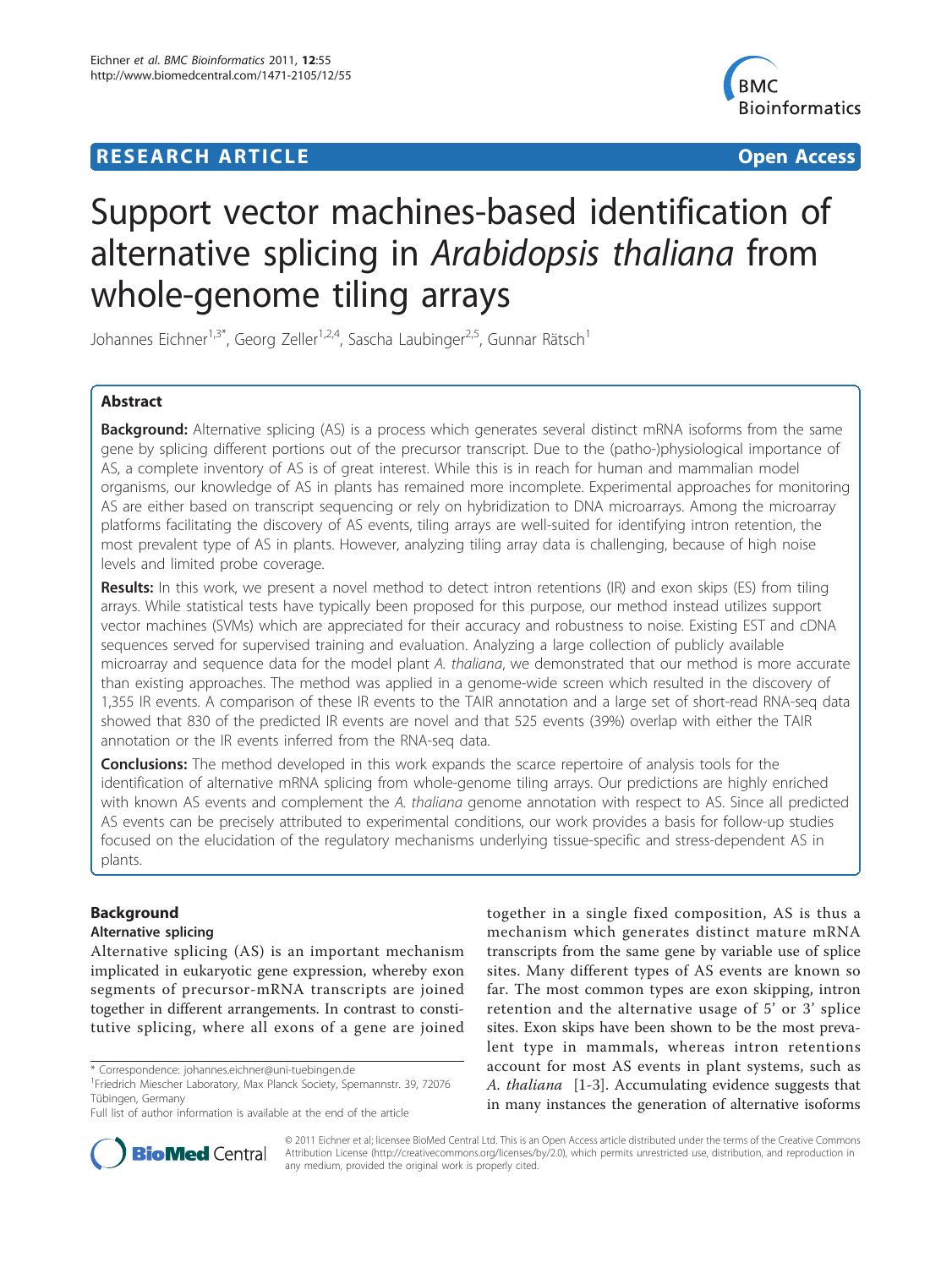of a gene is not just transcriptional noise, but a specifically regulated process of physiological importance, as it, for instance, substantially contributes to the structural and functional diversification of cell types [\[4](#page-15-0)]. Consistent with this view, several studies of AS in different organisms reported that AS events may undergo differential regulation between tissues, i.e., the ratios of alternative transcript isoforms were observed to vary across tissues [[5,6\]](#page-15-0). This suggests that tissue-specific differential splicing plays a major role in the evolution of specialized cell and tissue types [[7,8\]](#page-15-0). Moreover, misregulation of AS may give rise to pathophysiological processes and has been associated with human diseases, such as cancer [[9\]](#page-15-0), cystic fibrosis [[10](#page-15-0)], and many others [[11](#page-15-0)]. Since AS has been extensively studied in mammals, but to a notably lesser extent in plants, we focused on the wellestablished model organism A. *thaliana* for investigating the regulation and prevalence of AS in plants. Environmental stresses have been found to impact AS in plants, and novel transcript isoforms appearing under biotic or abiotic stresses have been reported [[3](#page-15-0),[12](#page-15-0)-[14\]](#page-15-0). Stressinduced AS is supposed to be mediated by altered levels, localization, or phosphorylation status of splicing factors [[3](#page-15-0)]. Consequently, levels of mRNA isoforms change or new splice variants appear. This regulatory mechanism enables sessile plants to adapt their transcriptome in response to substantial environmental changes. Cold and heat stress, for instance, have been shown to result in altered splicing of SR protein pre-mRNAs [[15](#page-15-0),[16\]](#page-15-0), which are known to act as splicing factors that in turn affect alternative splicing of pre-mRNAs at a more global level. However, the whole complexity of the interaction network underlying stress-regulated AS events still remains to be elucidated by experimental and computational in-depth studies of AS in plants. Large-scale studies of AS are either based on sequencing mRNA transcripts or on the inference of AS events from splicing sensitive microarrays. Sequencing approaches are typically based on a mapping of expressed transcripts (e.g. ESTs, cDNAs or deep sequencing reads) to the genomic sequence of the studied organism using a spliced alignment algorithm, such as BLAT [[17\]](#page-15-0). Arraybased approaches utilize microarray platforms which are purpose-built for the highly parallel quantitative profiling of alternative transcript isoforms on a genome-wide level. Unless very deep sequencing of transcriptomes becomes a routine and affordable, splicing-sensitive microarrays are still a viable alternative for detecting and profiling transcript isoforms [\[18](#page-15-0)].

#### Splicing-sensitive microarray platforms

Since microarrays commonly used for gene expression profiling do not generally allow to accurately detect AS events, special array platforms have been developed for

the characterization of transcript isoform variation. Most of them can be assigned to one of the following categories: tiling arrays, exon arrays and exon junction arrays [\[19\]](#page-15-0), each of which comes with its own advantages and limitations. Exon or exon junction arrays as well as tiling arrays enable de novo discovery of new transcript isoforms. One distinguishing feature of tiling arrays is that they are unbiased, as the tiling probes are designed independently of genome annotations. To measure the expression of individual isoforms relative to the overall expression of a gene, microarrays comprising both exon body as well as isoform-specific exon junction probes, have been widely used [[6,8\]](#page-15-0). The design of these arrays is often focused on a particular gene set of interest. In contrast to that, tiling arrays typically interrogate the whole non-repetitive portion of a genome with equally spaced probes, a design which is particularly suited for compact genomes, such as that of A. thaliana. Moreover, in contrast to exon arrays, which are mostly limited to monitoring exon skips and alternative 5' and 3' splicing owing to their probe design, tiling probes complementary to intronic regions enable the discovery of intron retention events, which account for more than 50% of the known AS events in A. thaliana [\[2](#page-15-0)]. Theoretically, all types of AS are detectable from tiling arrays, but in practice, probe density is a limiting factor. For instance the detection of alternative 3' or 5' splice site selection is very difficult with the Arabidopsis Tiling Array 1.0R by Affymetrix, because a substantial fraction of these events can only be detected from changes in a single probe set (44% of the ones annotated in TAIR7).

#### Methods for the analysis of splicing microarray data

Previous array-based approaches aiming at global analysis of AS in diverse organisms are mostly unsupervised and typically based on statistical testing. The widely used method MIDAS [http://www.affymetrix.com/support/](http://www.affymetrix.com/support/technical/whitepapers/exon_alt_transcript_analysis_whitepaper.pdf) [technical/whitepapers/exon\\_alt\\_transcript\\_analysis\\_](http://www.affymetrix.com/support/technical/whitepapers/exon_alt_transcript_analysis_whitepaper.pdf) [whitepaper.pdf,](http://www.affymetrix.com/support/technical/whitepapers/exon_alt_transcript_analysis_whitepaper.pdf) which is part of the freely available R/Bioconductor package exonmap, [[20\]](#page-15-0) is based on the assumption that the signal level of an exon relative to the overall gene signal level is constant over samples for constitutively spliced exons. However, in the presence of AS significant differences in the logarithmized ratio of normalized exon and gene levels, which is referred to as splicing index, can be detected over samples using an ANOVA test. MADS is an algorithmically similar approach which is also based on splicing indices [[21](#page-15-0)]. The main difference to MIDAS, which computes p-values on probeset-level, is that MADS performs the statistical test for the detection of differential splicing indices across samples on the probe-level and performs the summarization over probes afterwards. Purdom et al. developed another unsupervised method for the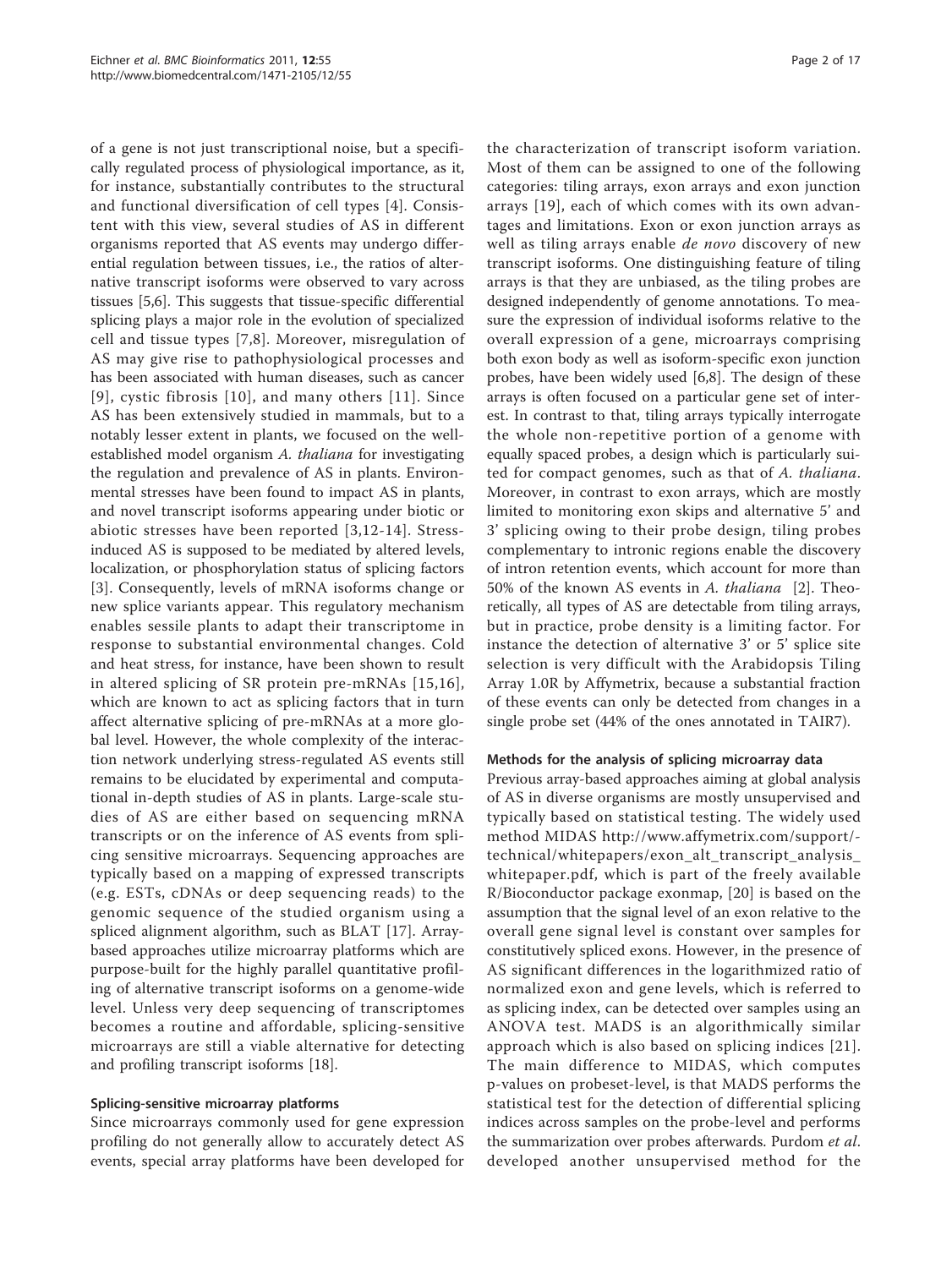detection of AS from exon arrays, which is called FIRMA [[22\]](#page-15-0). FIRMA extends the very popular robust multi-chip analysis (RMA) model. AS events are in essence inferred from high residuals of individual exon probe sets in the base RMA gene-expression model, since these indicate a high deviation of the observed from the expected signal level of an exon. All of the above-mentioned methods are based on the assumption that the expression level of single exons is equal to the overall gene expression level in the absence of alternative splicing, and consequently exon skips are inferred based on deviations from this behavior. However, a recent study reported that in practice a technical bias of exon array platforms leads to a dramatic overestimation of AS in the presence of differential gene expression. To correct for this bias, the authors developed the method COSIE, which adjusts splicing indices using a non-linear model that incorporates probeset-specific response characteristics and saturation effects [[23\]](#page-15-0). All of these computational methods were developed for the analysis of data from exon (junction) arrays, and in practice they cannot easily be applied to tiling array platforms. Conceptually, however, many of their modeling approaches are applicable to tiling arrays as well. Most notably, the concept of relating the hybridization pattern of an exon or intron, for which AS is to be tested, to those of surrounding exons and introns in the same gene can be transferred to tiling arrays. One of the first approaches for tiling array-based inference of AS was developed by Ner-Gaon et al. [\[24\]](#page-15-0). It discovers retained introns based on untypically high hybridization signals. Specifically, hybridization intensities measured for individual introns of a gene are related to each other and to the mean exonic signal level by means of a one-way ANOVA test. Building on the key concept common to many of the above-mentioned methods that the hybridization pattern of a putatively skipped exon is expected to be dissimilar to those of surrounding exons (and likewise that retained introns deviate from the typical intron hybridization pattern), we developed a method for tiling array data which uses a new principle of inference. Instead of employing a statistical test, our method is based on supervised learning, and specifically makes use of well-studied Support Vector Machine (SVM) classifiers (see [[25,26](#page-15-0)] and references therein). In contrast to the unsupervised testing approaches, our method is trained on known AS events obtained from EST/cDNA databases or genome annotations. It proceeds in two steps: First, we predict single-sample confidence scores measuring the inclusion level of an exon or intron in the mature mRNA transcripts of a gene. In a second step, we integrate these confidences across samples to predict all-sample confidence scores for alternative splicing.

## Results

We focused on two types of alternative splicing (AS) events, namely exon skips (ES) and intron retentions (IR), which can be detected sufficiently accurately with the given tiling array resolution.

A supervised machine learning approach for the identification of IR and ES requires a set of "labeled data", i.e., exons and introns which are known to be subject to AS or not. Such labeled data are needed for the training of classifiers, and provide a reference for the evaluation of the prediction accuracy and comparisons of different detection methods. Owing to extensive previous work, several thousand AS events have been annotated and confirmed by EST and cDNA sequences [\[27,28](#page-15-0)]. As the SVM classifiers had to distinguish alternative from constitutive splicing, we also collected examples which are unlikely to be alternatively spliced. However, despite the existence of several AS databases and continuous improvements of gene annotations [[29](#page-15-0),[2,27](#page-15-0)], it remains a challenging task to assess for exons and introns which are not annotated as alternatively spliced, whether alternative isoforms may exist, but have not yet been sequenced. Arguably, exons or introns which are confirmed by many sequenced transcripts, none of which reveals an alternative isoform, are the best candidates for true constitutive splicing events [[30\]](#page-15-0).

#### AS confirmed by EST and cDNA sequences

After aligning ESTs and cDNAs to the genome and inferring exon-intron structures (see Methods), we obtained confirmation counts for each exon and intron as the number of sequenced transcripts confirming both adjacent splice sites. To account for the higher quality of full-length cDNAs, we counted them twice. Based on these confirmation counts, we compiled a high-confidence sequence-confirmed splicing (SCS) data set as follows. As positive examples, it contains 762 IR and 173 ES events for which each isoform was found in at least two sequenced transcripts. To obtain a ratio between alternative and constitutive splicing that reflects current knowledge about the prevalence of AS in the A. thaliana genome [[2](#page-15-0),[31\]](#page-15-0), we included 14,492 constitutive exons and 13,132 constitutively spliced introns. These negative examples were sampled from exons and introns with confirmation counts greater or equal to 5, for which no alternative transcript had been sequenced. On average, constitutive exons and introns in the SCS set are confirmed by 15 and 19 sequenced transcripts, respectively. The composition of the exon and intron SCS data sets is available as supplemental material from Additional File [1](#page-14-0) and [2](#page-14-0), respectively.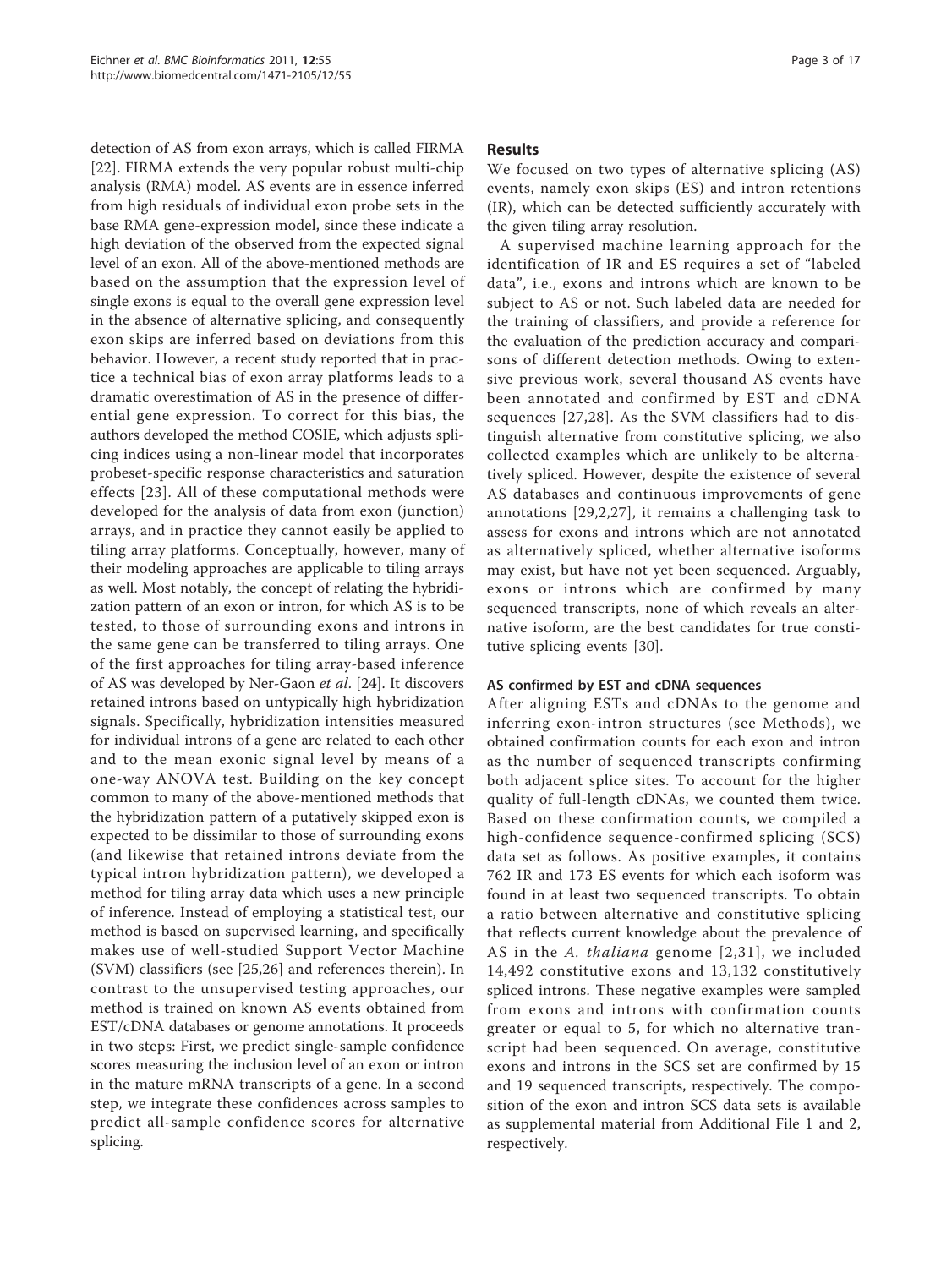## A supervised two-stage approach for the identification of AS

In this work, we developed a supervised two-stage approach for the detection of IR and ES events from tiling array data (Figure [1](#page-4-0)). At the core of the first stage, a set of support vector machine (SVM) classifiers distinguish exons from introns, based on features derived from their hybridization patterns and their relative position in the spliced transcript. We employed these exonintron classifiers to decide for each tissue or stress treatment in isolation whether a given mRNA segment (i.e., an exon or intron) is included or excluded in a mature mRNA transcript under this condition. This step is based on the assumption, that all included mRNA segments (i.e., constitutive exons and retained introns) show similar hybridization patterns, which can accurately be distinguished from those of excluded mRNA segments (i.e., constitutive introns and skipped exons). Subsequently, the resultant SVM scores were transformed into probabilistic confidences indicating the inclusion probability of a given exon or intron in the mature mRNA transcripts of a gene for a given condition.

Clearly, the difficulty of the exon-intron classification task, solved in the first stage, varies from gene to gene depending on the expression level, as the difference between the hybridization signals of intronic and exonic probes increases with gene expression. To alleviate the expression-dependent differences of exonic and intronic signal levels, we employed a meta-classifier, consisting of  $M = 10$  SVM classifiers, each of them specialized to a certain range of expression values. These ten SVM classifiers were independently trained on hybridization patterns corresponding to exons and introns not included in the SCS data set and posterior class probabilities estimated (see Methods). We verified that this metaclassifier consisting of several expression-specific SVM classifiers indeed achieved higher accuracy than a single SVM classifier (Additional File [3\)](#page-14-0).

In the second stage, another layer of classifiers integrates these single-sample inclusion probabilities across multiple hybridization samples to predict alternatively spliced segments. We trained different SVM classifiers for the prediction of different types of AS. One of these classifiers learned to infer ES events from untypically low exon inclusion probabilities; another one was trained to detect IR events from untypically high inclusion probabilities of introns. In addition to the samplespecific inclusion probabilities, we provided these predictors of AS with sample-matched gene expression values allowing them to re-weight the inclusion probabilities in an expression-dependent manner.

The proposed two-layer architecture allows to optimally use the existing labeled data: abundant constitutive splicing events are used to train the model dealing with highly variable the hybridization intensities to obtain stable exon/intron inclusion rates, while the much fewer AS events are used to predict AS based on the inclusion estimates.

## Prediction accuracy assessed in comparison to genome annotation and sequence data

In order to assess the prediction accuracy of the exonintron classifiers, applied in the first stage of our method, we performed a 5-fold cross-validation on a large set of 71,928 constitutive exons and 47,952 constitutive introns, obtained from the TAIR annotation [[27\]](#page-15-0). For this purpose, we employed receiver operating characteristic (ROC) as well as precision-recall analysis. Depending on gene expression levels, exon-intron classifiers achieved values for the area under the ROC curve (auROC) ranging from 0.85 to 0.99 indicating very high accuracy (Figure [2A\)](#page-5-0). Precision-recall plots further confirmed that exons can be distinguished from introns with very high recall rates at a low false discovery rate (Figure [2B\)](#page-5-0). In addition to gene expression level, as measured on tiling arrays, two more factors were identified to influence classification accuracy. Sequence confirmation had a positive effect, partly, because it is also strongly correlated with gene expression level, but probably also because label uncertainty decreases as sequence confirmation increases (Figure [2D\)](#page-5-0). Furthermore, the number of tiling probes interrogating an exon or intron also impacts prediction performance. Accuracy was found to increase with the number of informative probes, especially for genes expressed at low levels (Figure [2C](#page-5-0)). The accuracy values shown here are the result of carefully selecting features on the basis of their discriminatory power (see Additional File [4\)](#page-14-0). Whereas a reliable benchmark set for exon/intron classification could readily be obtained from the annotation, assessing the accuracy of AS predictions resulting from the second-stage classifiers was more challenging. Here we used the EST/cDNA-based SCS data set (see above) to evaluate our predictions of AS in a 5-fold cross-validation. ROC plots show a large overlap between our predictions and the SCS data (Figure [3](#page-5-0)), notwithstanding the fact that there are caveats to the direct comparison between array-based and sequence-confirmed AS events. Importantly, tissues and conditions analyzed with tiling arrays are not matched to those sampled by ESTs and cDNA sequencing, and due to inconsistent labeling of EST origin, it is hardly feasible to filter EST data for a more direct comparison to tiling array data. The lack of deep EST and cDNA data for some of the conditions represented in the tiling array data sets analyzed here implies that cases which are labeled as constitutively spliced in the SCS data set, may potentially be true examples of alternative splicing if a broader set of conditions is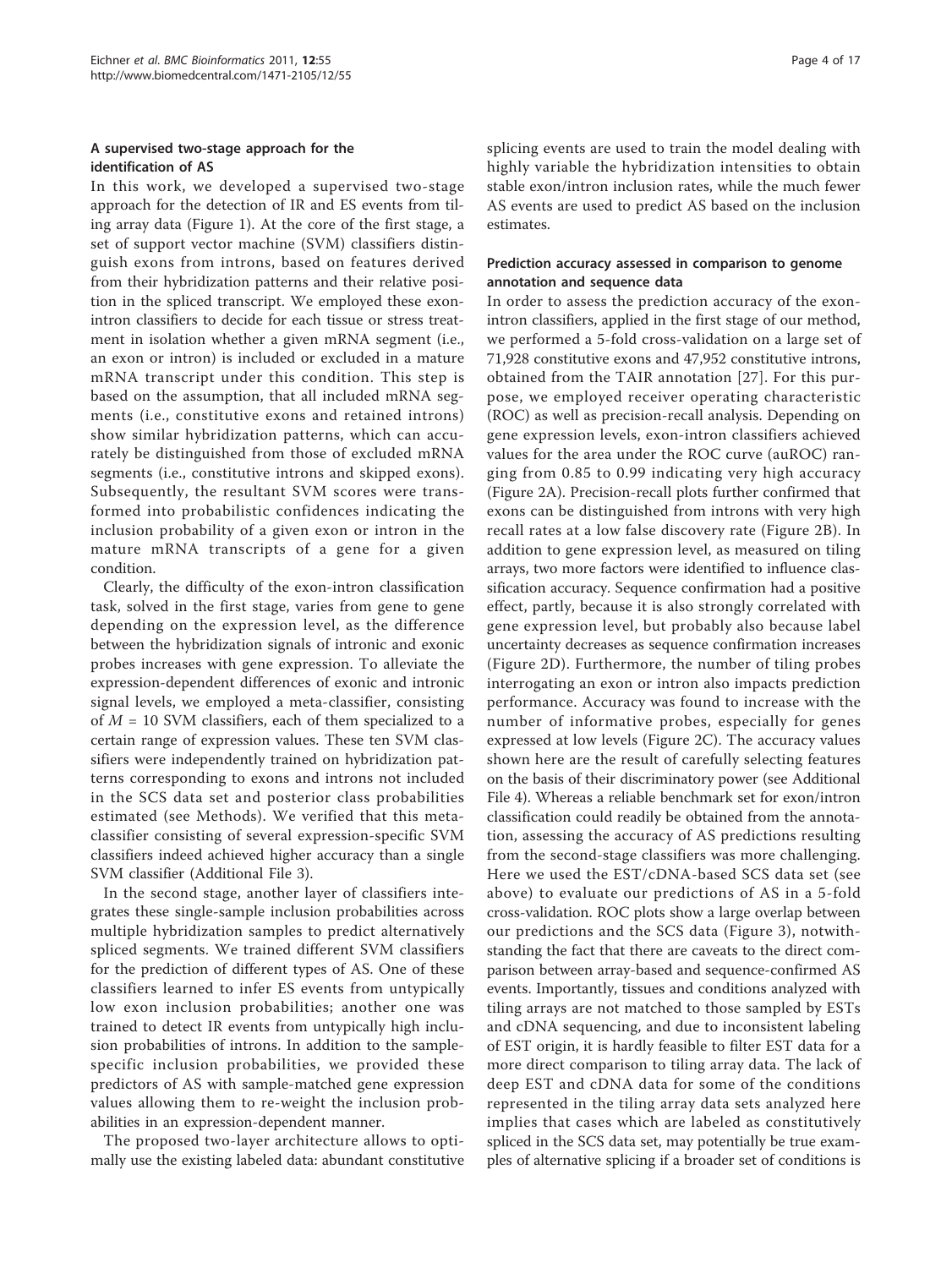

<span id="page-4-0"></span>hybridization signal observed in a single sample. The resulting SVM scores are transformed to probabilistic confidences to estimate the probability that this segment is included in mature mRNA transcripts. In the second stage, these inclusion probabilities are combined across samples by another SVM classifier to detect alternative splicing. (B) Example gene with hybridization data. The figure illustrates the annotated structure and measured hybridization data for the anti-fungal resistance gene RLM3 (AT4G16990), which was among the top 1% in our genomewide screen. The logarithmized probe intensities for different samples are plotted against the relative genomic positions of the probes. The highlighted intron shows a characteristic hybridization pattern for differential alternative splicing.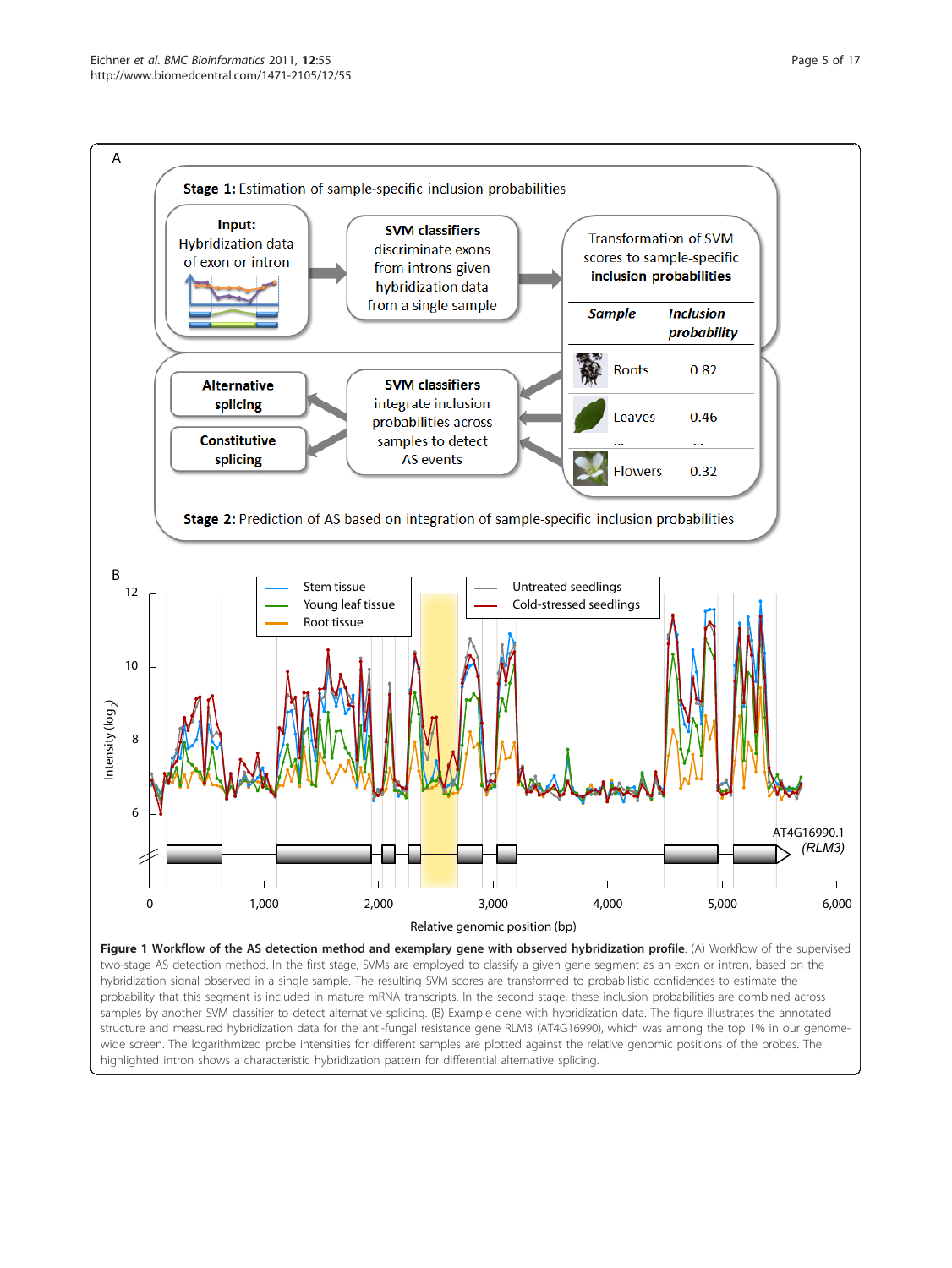

number of probes interrogating an exon/intron. (D) Histogram showing correlation between sequence confirmation and expression level of mRNA transcripts.



<span id="page-5-0"></span>compared to unsupervised predictors for the detection of tissue-specific and stress-dependent differential AS events, respectively. (A) Depicted are ROC curves assessed on the unified exon and intron SCS sets. The area under the curve was computed for the x-axis interval corresponding to a false positive rate between 0 and 0.3. (B) Shown is the corresponding Precision-recall curve.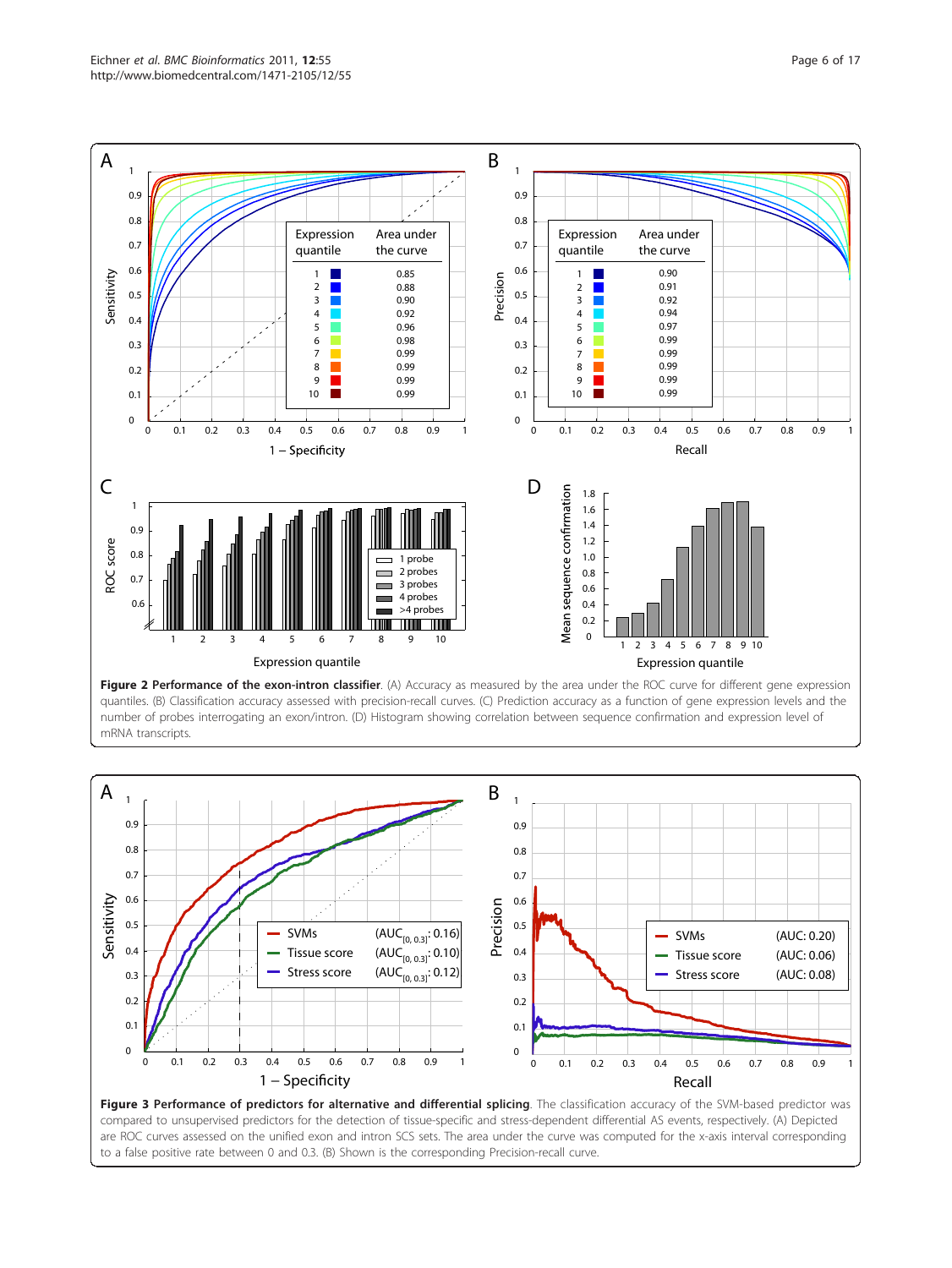considered. Effectively, this can result in exaggerated estimates of the false-discovery rate of tiling array-based predictions of AS as benchmarked on the SCS data set. Similarly, such a comparison likely underestimates the true recall rate of our AS predictions. Nonetheless, the strong enrichment of our predictions with known cases of AS directly confirms the validity of many of these predictions and allows us to estimate an upper bound of the false discovery rate.

## A comparison of supervised and unsupervised AS detection methods

Although it is difficult to estimate absolute values for the accuracy of tiling array-based predictions of AS using the SCS data set as a benchmark, it is, however, useful to compare the predictions of different methods to each other in terms of their relative enrichment with known cases of AS contained in the SCS data set.

Since most of the previous array-based approaches for profiling or discovery of AS events [[21,22](#page-15-0),[32\]](#page-15-0) are restricted to other types of microarray platforms, such as exon and/or exon junction arrays, it was not possible to directly compare our method to these approaches.

Here, we selected two representative tiling array-based approaches for the method comparison; an approach by Ner-Gaon et al. [\[24\]](#page-15-0), which had to be modified to enable a direct comparison to our method, and another ANOVAbased test, similar to MIDAS [http://www.affymetrix.com/](http://www.affymetrix.com/support/technical/whitepapers/exon_alt_transcript_analysis_whitepaper.pdf) [support/technical/whitepapers/exon\\_alt\\_transcript\\_analy](http://www.affymetrix.com/support/technical/whitepapers/exon_alt_transcript_analysis_whitepaper.pdf)[sis\\_whitepaper.pdf](http://www.affymetrix.com/support/technical/whitepapers/exon_alt_transcript_analysis_whitepaper.pdf). Both methods are unsupervised, relying on statistical testing. In essence, the former approach identifies potentially retained introns for which the mean probe signal is significantly higher than the mean signal of other introns of the same gene and statistically similar to the mean exonic signal. Similarly, the naive ANOVAbased approach directly takes the hybridization signals as input. First the overall gene expression levels are normalized to correct for expression differences across experimental conditions. Subsequently, the statistical test identifies differentially spliced introns, based on the assumption that their normalized probe signal levels significantly differ between the analyzed samples.

We compared the three different array-based methods for the identification of IR events relative to the SCS data set by means of ROC analysis. We found that IRs predicted by our supervised learning approach are significantly stronger enriched for sequence-confirmed AS events than the results of the two other AS detection methods that are based on statistical tests (Figure [4A](#page-7-0)). Particularly, precision-recall curves show that both statistical testing methods achieve considerably lower agreement with known AS events (Figure [4B\)](#page-7-0).

Moreover, we evaluated to what extent different design choices (i.e., different SVM kernels) and tiling arrayderived features contributed to the accuracy of our method and how it compares to simpler ad-hoc procedures for the inference AS events (Additional File [5](#page-14-0)).

### Genome-wide identification of AS

Using the SVM-based predictors of AS, we conducted a whole-genome analysis of all introns contained in the top 50% of TAIR annotated genes with highest expression level. We tested a total of 53,669 internal exons and 68,006 introns, contained in 9,745 and 11,528 TAIR annotated genes, respectively.

To quantify the uncertainty associated with each prediction, SVM outputs were transformed to probabilistic confidences using the SCS data sets as a reference (see Figure [5](#page-7-0)). Taking a stringent cutoff, conservative genome-wide predictions included 1,355 IR events.

We also performed a whole-genome screen for exon skips, which resulted in the prediction of 1,839 candidates that are expected to be enriched with exon skipping events. However, the predicted ES events are considered as unreliable, as the observed overlap with the SCS data set is substantially lower. The IR and ES events predicted genome-wide are available as supplemental material in Additional Files [6](#page-14-0) and [7.](#page-14-0) The confidence scores computed for all introns and exons considered in our genome-wide study of AS can be found in Additional File [8](#page-14-0).

## External validation against AS events derived from RNAseq data

We performed an additional external validation of our genome-wide predictions of IR by comparing them to a recently published RNA-seq data set [[14\]](#page-15-0). From the RNA-seq read data, which covers diverse abiotic stress conditions, we derived IR events (see Methods) and determined the overlap with tiling array-based predictions. More than 25% of our predictions are also supported by the RNA-seq data - a > 9-fold enrichment over random (Figure [6A](#page-8-0)). We note, however, that annotated AS events are more strongly overrepresented among our predictions (13-fold enrichment) (Figure [6B](#page-8-0)) and furthermore that the overrepresentation of annotated AS events among those derived from RNA-seq data is weaker (7.5-fold) (Figure [6C\)](#page-8-0). Thus, tiling arraybased inference of AS recovered annotated IR events more accurately than could be achieved with a comprehensive RNA-seq data set [[14](#page-15-0)]. This result can in part be explained by the fact that the tiling array data set covers a richer set of experimental conditions than the RNA-seq data set. In total, 525 out of our 1,355 genome-wide predictions of IR (almost 40%) are supported by either annotation or RNA-seq data with 124 events being present in all three sets. We expect that many more of our predicted AS events will be confirmed by more comprehensive sequence experiments.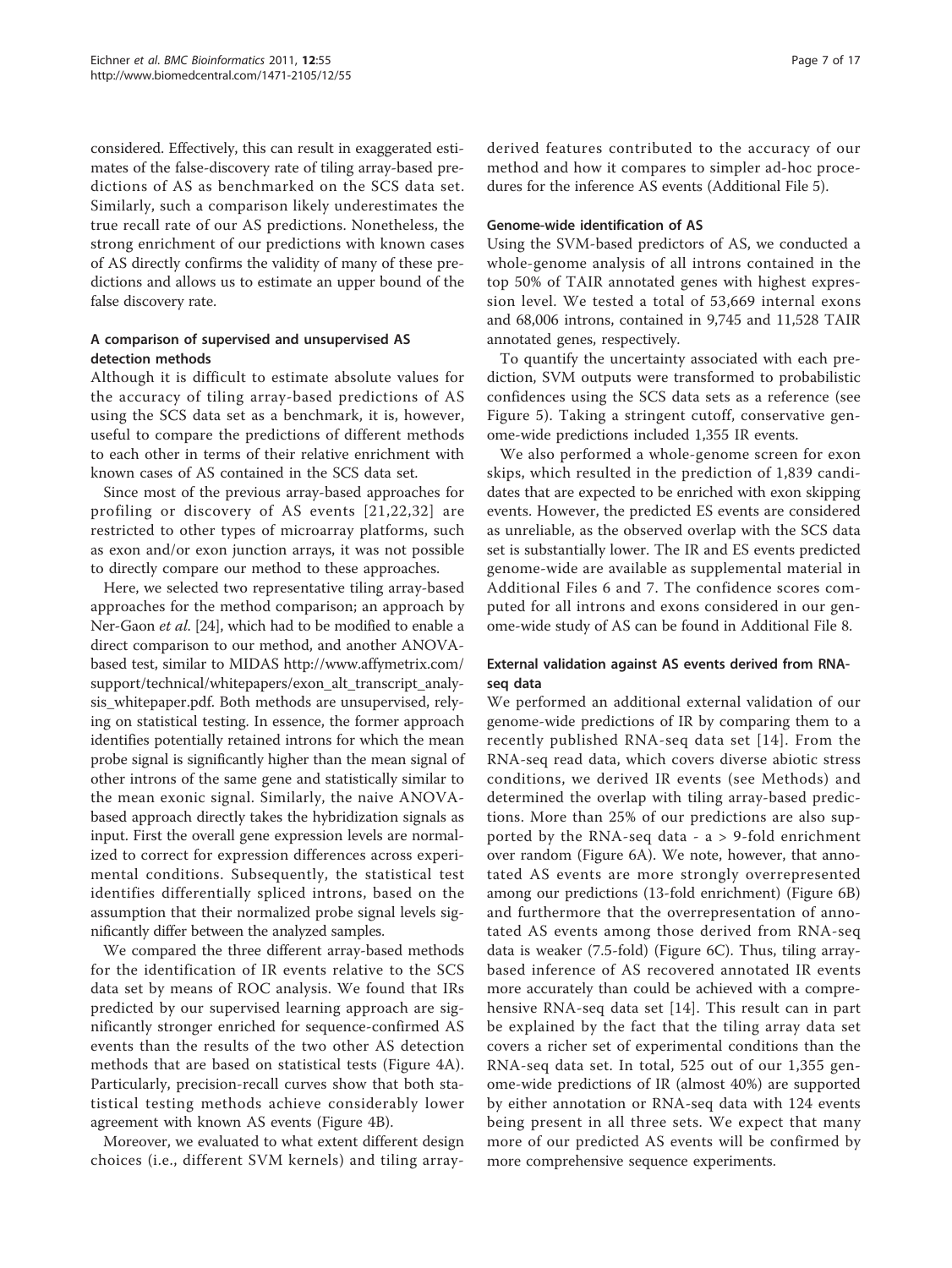

#### Tissue-regulated and stress-induced AS

Inferring AS based on tiling arrays rather than EST and cDNA sequences has the advantage that complete information for all analyzed samples is available. We thus investigated splicing profiles across tissues and stress conditions for the set of genome-wide predicted AS events. To detect tissue-specific and stress-induced AS events, respectively, we implemented two scores integrating multiple samples on top of the single-sample inclusion probabilities, which were estimated in the first stage of our method. Tissue-regulated AS was inferred from high differences of tissue-specific inclusion levels. Stress-regulated events were identified based on varying inclusion levels between stress treatments and controls. Accordingly, we defined tissue and stress scores (see Methods section for details) and selected differentially spliced introns using a stringent cutoff.

We identified 478 IR events showing tissue-specific regulation. 244 IR events were found to be differentially included in mRNA transcripts between stress treatments and the corresponding controls. For 139 IR events we observed both tissue-specific and stress-dependent AS. The predicted AS events listed in Additional Files [6](#page-14-0) and [7](#page-14-0) are specifically marked to indicate tissue-specificity and/or stress-dependency.



<span id="page-7-0"></span>score cutoff used for class discrimination.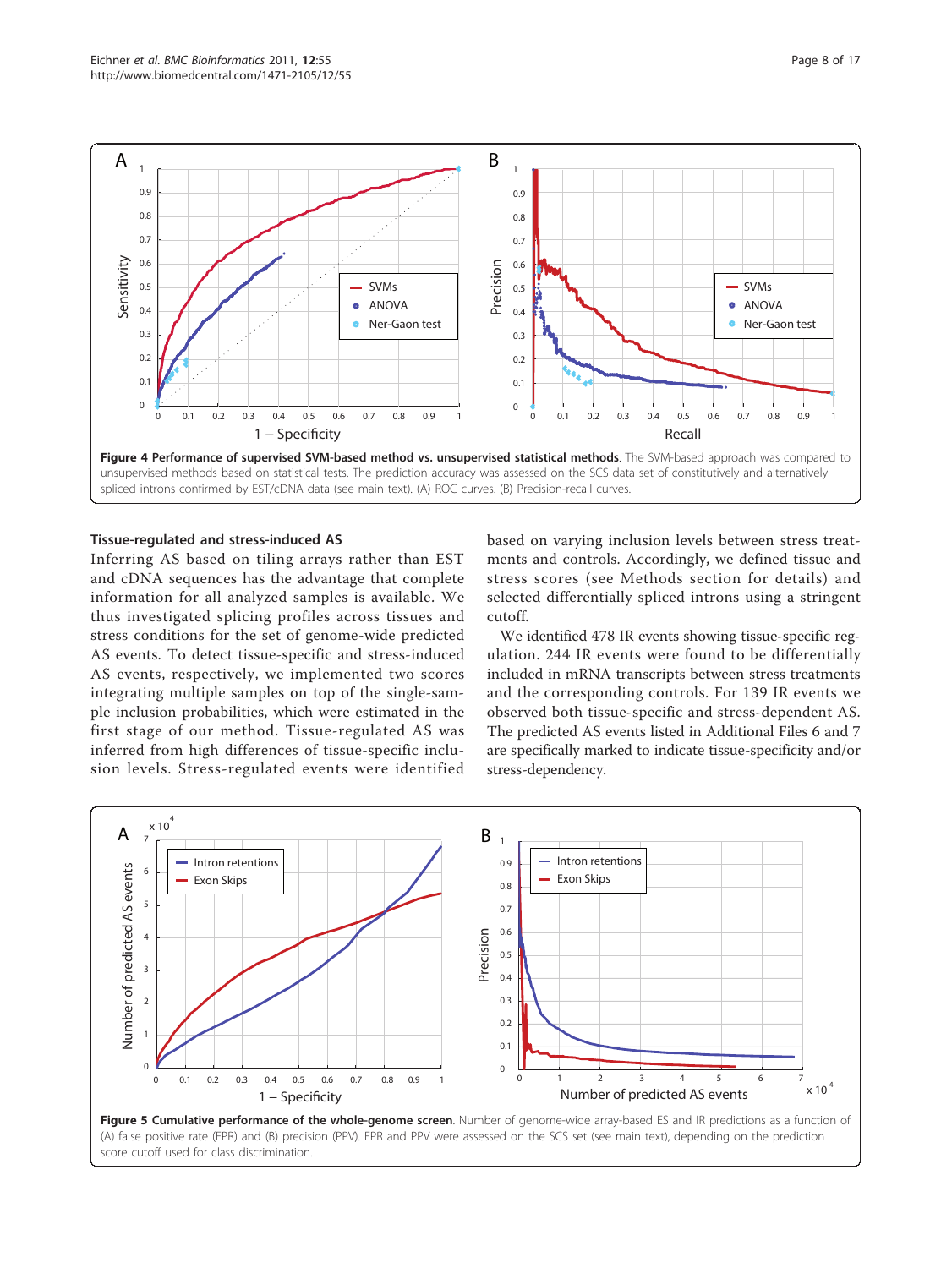Figure 6 Overlap of array-based predictions with RNA-seq data and the TAIR annotation. Overlaps between tiling array-based IR predictions, and IR events derived from RNA-seq data and present in the TAIR annotation illustrated as Venn diagrams. Values in brackets indicate overrepresentation compared to random. Overlap significance was assessed using a hypergeometric test. (A) Overlap between tiling array-based IR predictions and TAIR annotation. (B) Overlap between RNA-seq-derived IR events and TAIR annotation. (C) Overlap between tiling array-based predictions and RNA-seq-derived IR events.

## **Discussion**

<span id="page-8-0"></span>Tiling arrays are well-suited to study AS in a plant model Many of the commonly known biases and limitations inherent in sequence-based approaches for the study of AS are ameliorated by tiling arrays. EST coverage usually increases toward the 3' and 5' ends of transcripts as a consequence of over-representation of endsequence reads in the respective libraries, and similar biases resulting from oligo(dT)-based priming are commonly known for cDNAs [[24\]](#page-15-0). Furthermore, traditional sequence-based approaches with limited sequencing depth inevitably result in a poor coverage of genes with low expression. Consequently, AS events occurring in genes with expression restricted temporally, spatially, or to certain environmental conditions are often missing or underrepresented in current databases. However, tiling array data exist and are publicly available for a large variety of tissues, developmental stages, and environmental conditions for many model organisms including A. thaliana [[33](#page-15-0)]. Tiling arrays provide a well-suited platform for profiling AS in plants, not least because in contrast to other AS-sensitive arrays, only tiling arrays allow for the discovery of novel intron retention events. A better understanding of this most prevalent type of AS in plants will also contribute to the elucidation of the mechanistic differences in splicing between plant and animal systems.

#### Accuracy of the proposed method

With the amount of training data available for A. thaliana, SVMs were found to more accurately recover known IR events than the unsupervised statistical methods considered in our comparison. A possible explanation for this is the robustness of SVMs against high levels of noise as observed in the microarray data. Furthermore, statistical tests often rely on modeling assumptions (e.g., Gaussian distributions) which might not necessarily be true for real microarray data. In contrast to statistical methods which are normally exclusively based on normalized probe intensities, our SVMbased classifiers incorporate additional features, which were found to increase the classification accuracy (Additional File [4\)](#page-14-0).

We observed much lower accuracy for the ES classifier compared to IR predictions. This may be a consequence of ES events being less frequent in A. thaliana than IR events (173 confirmed ES events vs. 762 confirmed IR events in the SCS data set). Hence also the class distribution, i.e., the ratio between constitutively and alternatively spliced exons/introns, is much more imbalanced for ES events than for IR events (1 : 84 and 1 : 17 respectively), which makes the ES classification task more difficult.

#### Applicability of the proposed method

The supervised AS detection method proposed here is applicable to other organisms, provided that sufficient training data, i.e., EST/cDNA sequences, are available from genome annotations and sequence databases. Already at moderate sequencing depth, ESTs and

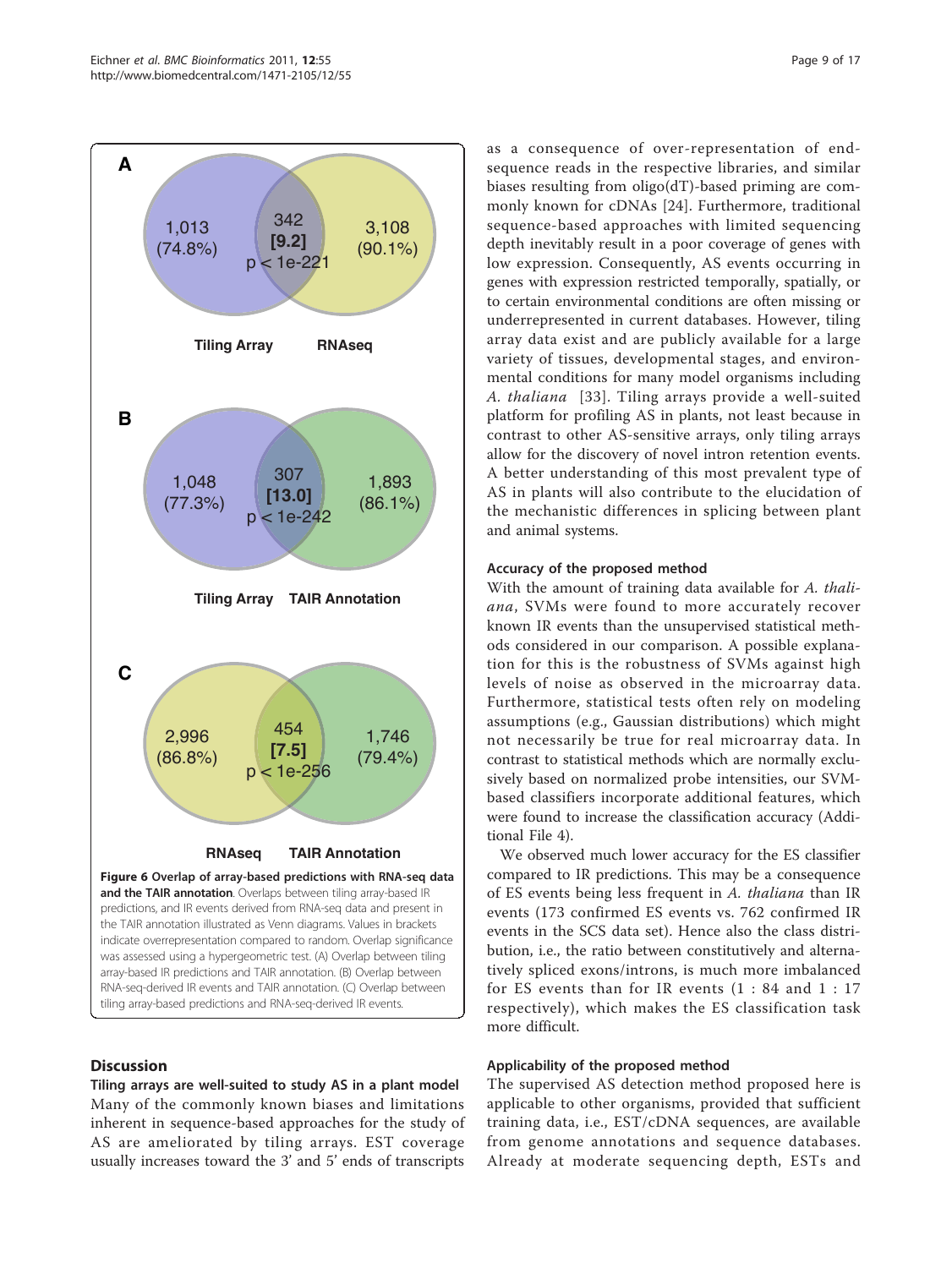cDNAs typically confirm sufficiently many exons and introns to derive ample training data for the exon-intron classification in the first step of the algorithm, and hence this should be applicable to a wide range of nonmodel organisms. The second step of our algorithm, which involves the training of SVM classifiers on known AS events, depends much more on comprehensive annotations. However, a statistical test could replace the supervised approach here, and this slightly modified strategy would also be applicable to species that are poorly annotated with respect to AS. Conceptually, our method could also be applied to focused array designs provided that intron probe sets are available. If exonexon junction probes were integrated on the employed array platform, the respective hybridization signals could be incorporated as additional connectivity features supporting the condition-dependent inclusion or exclusion of an exon in mature mRNA transcripts. Analogously, exon-intron junction probes could be utilized for the detection of retained introns. However, the analysis of exon arrays is not directly possible, because our method requires intronic signal levels for the estimation of single-sample inclusion probabilities.

## Validation of tiling array-based AS predictions relative to EST/cDNA sequences, RNA-seq data, and the genome annotation

As most studies of AS have the goal to discover new AS events for which by definition no sequence-evidence exists, it has become a common practice to independently validate predictions by reverse-transcriptase PCR (RT-PCR) experiments [[24](#page-15-0),[34\]](#page-15-0). This validation method provides an accurate means for assessing the confidence in predicted, as yet unknown AS events, but is typically only used to confirm a few dozen cases. Instead of performing biological validation experiments, we adopted an alternative strategy of evaluating our predictions on a set of known, sequence-confirmed AS events, derived from large collections of publicly available transcript sequences. Such a comparison can easily be based on thousands of cases, but there are caveats to the interpretation of the results. First, the number of AS events contained in our SCS test set is constrained by the number of available EST and cDNA sequences, which mostly cover highly expressed genes. Therefore, our evaluation set is biased toward high expression levels, which limits the generalizability of the results for genes expressed at low levels. Second, as the TAIR annotation as well as sequence databases are incomplete with respect to AS at present, an unknown number of constitutively labeled segments in our test set may actually undergo AS, and these mislabelings may distort evaluation results, particularly the estimation of false positives. To partially overcome these limitations, we complemented this first

evaluation strategy by a comparison against ultra-high throughput sequencing data. These data were generated by Filichkin et al., who recently published a study of AS, for which they profiled several A. thaliana tissues and diverse stress conditions [[14\]](#page-15-0) using RNA-seq. The comparison of AS events inferred from tiling arrays to those independently derived from RNA-seq data showed a highly significant overlap between both sets of results (9.2-fold overrepresentation, p-value <  $10^{-221}$ ) (Figure [6](#page-8-0)). Interestingly, even though RNA-seq is already replacing splicing-sensitive microarrays as the method of choice for studying AS [[35,36,14](#page-15-0)], the RNA-seq data presently available for A. thaliana does not appear to more accurately reflect annotated cases of AS (Figure [6](#page-8-0)). Although these data set comparisons do not allow us to accurately estimate the performance of our tiling array-based inference, the large number of predictions supported by either RNA-seq-derived or annotated IR events (almost 40%) and the considerably smaller relative overlap between these two sets makes it plausible that many more of our predictions are valid (Figure [6\)](#page-8-0) and that the extent of AS is still likely to be underestimated.

## A catalog of newly identified AS events will enable future research

The compilation of array-based predictions generated in this study adds to our current knowledge of the preva-lence of AS in A. thaliana [\[27](#page-15-0),[2,37](#page-15-0)] and provides new insights into tissue- and stress-specific regulation of AS. The fact that our predictions were made with respect to a large, but well-defined panel of plant organs, developmental stages, and stress treatments is an advantage over sequence-based AS databases, for which sample origin information is typically difficult to map. Since we studied the tissue-dependent occurrence of isoforms, our work constitutes a starting point for functional characterization as well as for studying regulation of differential alternative splicing. The latter task could be approached based on correlation of expression patterns of known splicing regulators with the putatively targeted, "co-spliced" exons and introns, showing consistent splicing profiles across tissues. Furthermore, putative splicing factor binding sites could be detected, based on a search for overrepresented motives in the flanking sequences of co-spliced exons or introns. [[8](#page-15-0),[38](#page-15-0)]. Finally, a splicing-regulatory network integrating the predicted relationships between splicing factors and target exons and introns could be inferred for A. thaliana. To provide a basis for studying the mechanisms governing AS regulation and its physiological implications on a systems level, future research focusing on the elucidation of the regulatory interactions between *trans-*acting splicing factors and their cis-acting pre-mRNA motives appears promising.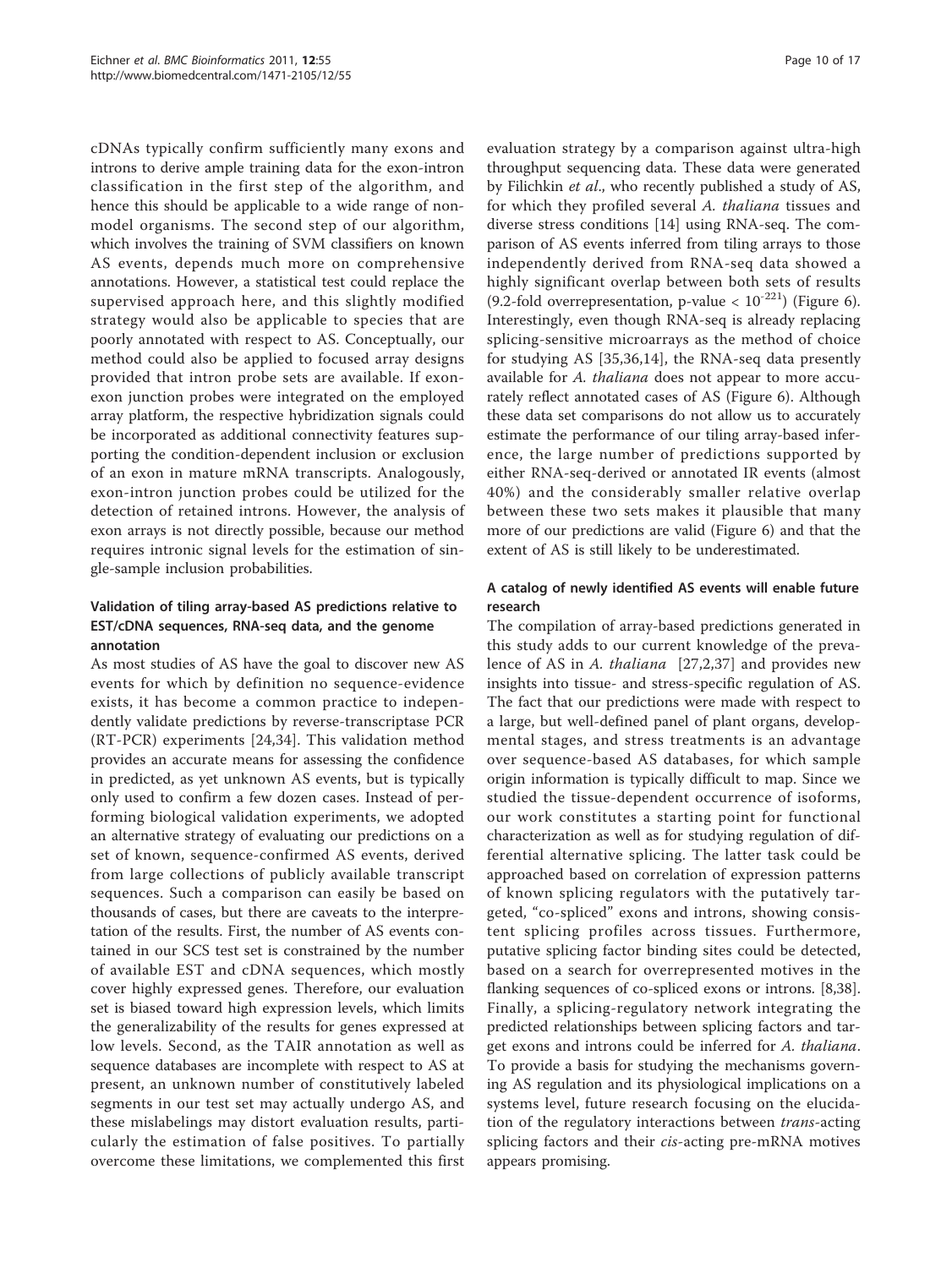#### Conclusions

In this paper we describe a supervised machine learningbased method for large-scale detection and profiling of alternative splicing from a quantitative tiling array platform.

While limited amounts of known AS events are available, which serve as labeled training data for supervised AS detection methods, the number of reliably annotated constitutive exons and introns is very large. We therefore designed a two-stage classification procedure which first learned to discriminate constitutive exons and introns in single samples and subsequently integrated scores across samples to obtain predictions of AS. Specifically, we trained ten SVMs in the first stage, which were specialized to appropriate ranges of gene expression, and discriminated exons from introns, based on diverse features derived from the corresponding hybridization pattern and position in the transcript. The predicted SVM scores were in turn transformed to probabilistic confidences which served as an estimator for the probability that a given exon or intron is contained in the mRNA of a gene expressed under a particular environmental condition. In the second step the single-sample inclusion probabilities were combined across samples for each exon and intron. The resulting all-sample score proved to be an appropriate means for the discrimination of constitutively and alternatively spliced segments and was found to be more accurate than the outcome of statistical tests when benchmarked against known AS events. We thus applied the all-sample SVM-based prediction score in a genomewide screen to discover novel IR events. Comparisons to a recently published comprehensive RNA-seq data set [[14](#page-15-0)] and the latest genome annotation directly validated almost 40% of our genome-wide predictions and suggest that our method re-discovered AS events present in these benchmarking sets with an accuracy that is comparable to that of the presently available RNA-seq data.

#### Methods

## Definition of ES and IR

As skipped exons we considered exons which are present in at least one transcript, while in at least one other transcript the same region is entirely contained in an intron. Additionally, we required that these two transcripts have at least one upstream exon and one downstream exon in common. As retained introns we treated introns which are spliced out from at least one isoform, while at least one additional isoform exists in which an exon spans the same region.

### Inferring AS events from EST/cDNA sequences

The gene models used in this computational analyses of AS incorporate TAIR annotated transcripts, as well as EST/cDNA sequence information. We obtained full-length cDNA sequences from RIKEN [[28\]](#page-15-0) and additionally collected EST sequences from dbEST [[39](#page-15-0)] (as of November, 15, 2007). At first we built a cDNA/ESTbased gene structure using BLAT [\[17\]](#page-15-0) to align EST/ cDNA sequences to the genome of A. thaliana. For detailed information about the pipeline used for generating the EST/cDNA-based gene structure we refer to Sonnenburg et al. [[40\]](#page-16-0). We generated a second gene structure, which was parsed from a gff3-file containing the TAIR7 annotation [[27\]](#page-15-0). The annotation-based gene structure was in turn combined with the EST/cDNAbased gene structure by merging overlapping transcripts located on the same strand. Finally, we built splicing graphs for each gene in which exons correspond to nodes with genomic coordinates and introns to joining edges between exons. AS was then inferred based on splicing graphs according to the definitions given above.

### Generation of the SCS data set

In order to collect positive examples for the SCS set (see Table [1](#page-11-0)), we detected IR or ES events based on splicing graphs and included them in the SCS set, if both isoforms were confirmed by at least two EST/cDNA sequences. For the negative examples in the SCS set, which correspond to constitutive exons and introns, respectively, we required at least 5-fold EST/cDNA confirmation for each of the two adjacent splice sites. Since the high-quality cDNAs provide more reliable evidence for the existence of splice sites than EST sequences, we counted them twice.

In order to evaluate our method we compiled a representative SCS set, adapting the class distribution to the ratio  $r_{AS}$  of alternatively spliced genes we would expect for the whole genome, based on published surveys of AS. We set  $r_{AS}$  = 30%, using an overestimation of an EST/cDNA-based estimate by Wang et al. [[2\]](#page-15-0) who found that 22% of the genes in the A. thaliana genome undergo alternative splicing. Due to the limited amount of sequence data used in this study, the estimate reported by Wang et al. is likely to be an underestimation of the true ratio [[3\]](#page-15-0). This view is also supported by the work of Simpson et al., who reported that AS is estimated to occur in a third of the genes in Arabidopsis [[31](#page-15-0)]. We thus increased the ratio computed by Wang and Brendel to 30%, which is closer to current expectations about the prevalence of AS in A. thaliana.

Based on a list of genes undergoing sequence-confirmed AS events taken from the ASIP database http://www.plantgdb.org/ASIP/Download/, we determined the proportion of genes undergoing IR or ES events among all alternatively spliced genes which is  $r_{IE}$  = 70; 9%. Combining the two estimated ratios, we computed the proportion of genes undergoing IR or ES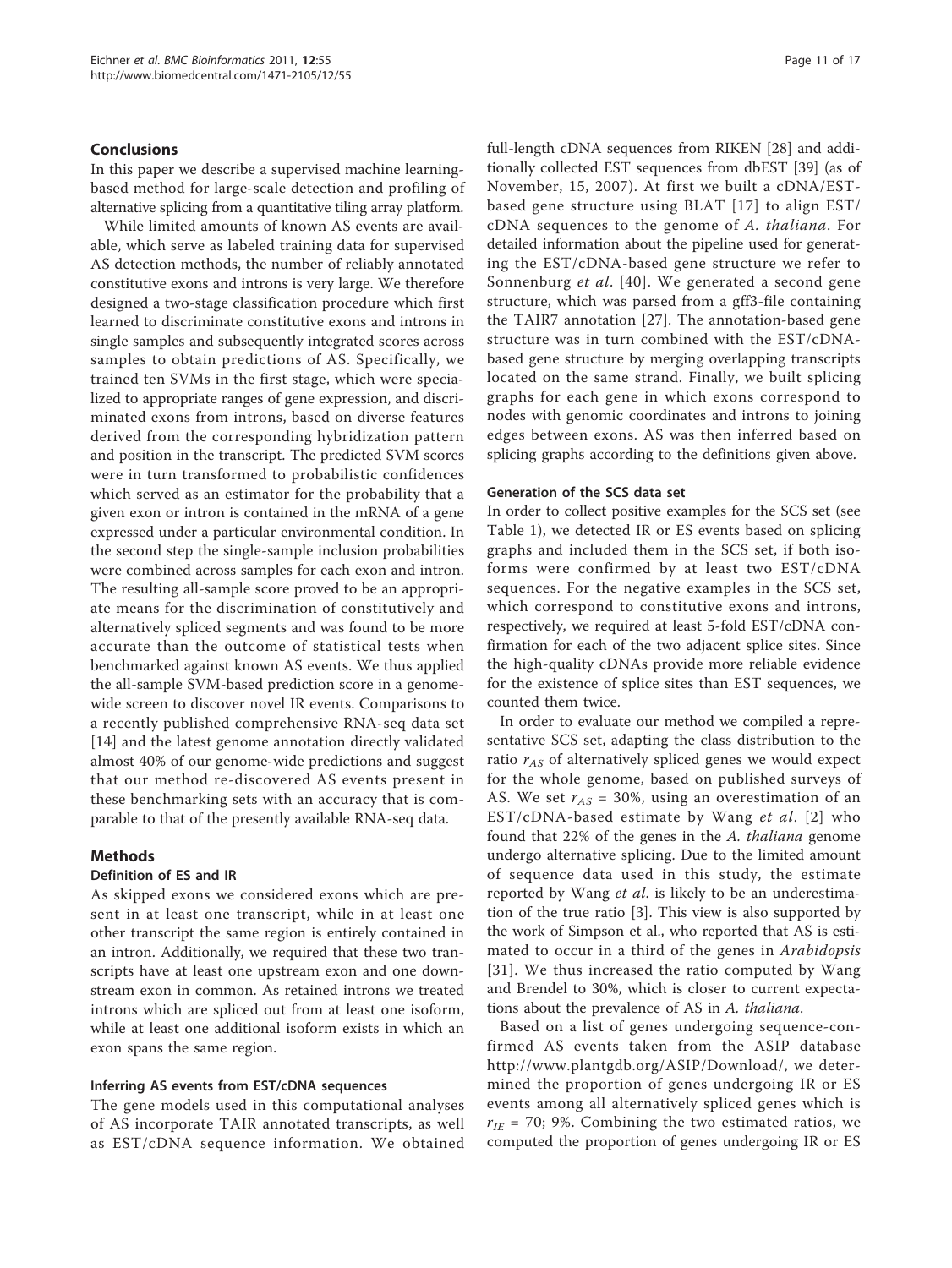| Data set                          | Positive examples                                                                                        | Negative examples                           |
|-----------------------------------|----------------------------------------------------------------------------------------------------------|---------------------------------------------|
| Constitutive types of segment set | 71928 annotated constitutive exons                                                                       | 47952 annotated constitutive introns        |
| intron SCS set                    | 762 IR events with EST/cDNA evidence for both splice forms 13132 sequence-confirmed constitutive introns |                                             |
| exon SCS set                      | 173 ES events with EST/cDNA evidence for both splice forms                                               | 14492 sequence-confirmed constitutive exons |

The table itemizes all data sets on which the classification performance of our methods was assessed, and specifies the positive and negative examples used for SVM training and evaluation.

events among all genes:  $r = r_{IE} r_{AS} = 21$ ; 3%. The number of genes with a single isoform was chosen, such that this ratio  $r$  is reflected by the SCS set.

Since we evaluated the considered AS detection methods on a set of introns and exons, respectively, we had to infer the class distribution on the segment level from the ratio r determined on the gene level. To this end, we first determined the number intron retentions  $i_a$  = 996 and exon skips  $e_a = 259$ , which occurred in  $g_a$  = 964 alternatively spliced genes, based on splicing graphs built from the EST/cDNA data. Given the number of alternatively spliced genes  $g_a = (g_a + g_c) \cdot r$ , we computed the number of single-isoform genes  $g_c = g_a \cdot \frac{1-r}{r} = 3.568$ . Based on a statistical analysis by Reddy, who observed that the average gene of A. thaliana is composed of 5 exons and 4 introns [[3](#page-15-0)], we calculated the number of constitutively spliced exons  $e_c = 5 \cdot g_c + 4 \cdot g_a = 21,696$ and the number of constitutively spliced introns  $i_c = 4 \cdot$  $g_c + 3 \cdot g_a = 17$ , 164 under the simplifying assumption, that there is only one AS event per alternatively spliced gene. Our approximation resulted in a class distribution of  $i_a$ :  $i_c$  = 1:17 for the intron SCS set and  $e_a$ :  $e_c$  = 1: 84 for the exon SCS set (see Table [1\)](#page-11-0). As the number of available constitutive introns and exons with high EST/ cDNA evidence was insufficient for adjusting the respective SCS sets to the predetermined class distributions, the corresponding segments were sampled with replacement from a basic population.

## Array design

The expression data was measured by the Affymetrix GeneChip Arabidopsis Tiling 1.0R Array, which comprises more than 3.2 million perfect match and as many mismatch probes tiled throughout the whole non-repetitive portion of the A. thaliana genome. The central positions of adjacent 25-mer probes are spaced 35 base pairs on average, leaving a gap of approximately ten base pairs between the probes.

## Experimental conditions of the hybridization samples

<span id="page-11-0"></span>The analyzed dataset comprises signal levels measured in 11 tissues and developmental stages of the A. thaliana Col-0 referenced strain [[41](#page-16-0)], as well as hybridization data of 13 abiotic stress treatments [[13](#page-15-0)]. The environmental stress response data were derived from plant

seedlings, which were exposed to diverse stress conditions at preassigned time points. As three biological replicates were available for each hybridization sample, the whole dataset comprehends 72 tiling array experiments. For detailed information about the plant material, growth conditions, probe preparation, and array hybridization, the reader is referred to [\[41,](#page-16-0)[13\]](#page-15-0).

## Normalization of the tiling array data

In order to compensate for background noise, crosshybridization, and probe-specific effects, we used diverse normalization techniques. We corrected for the uneven hybridization background of individual microarrays using a mean image subtraction technique [\[42\]](#page-16-0). To correct for the inherent variation of the laboratory experiments, which causes differing intensity distributions between arrays, the distributions of probe intensities were mapped to the mean of the empirical intensity distributions of all arrays by quantile normalization [[43](#page-16-0)]. Since the whole sequence of the Arabidopsis genome was known a priori [[44\]](#page-16-0), we could address the problem of cross-hybridization by identifying repetitive k-mers in the genome and by excluding all repetitive probes from further analysis as described previously [[45\]](#page-16-0). Probe-specific effects were alleviated by using a transcript normalization technique [[46](#page-16-0)].

## SVM-based approach for the detection of AS

We formulated the problem of identifying IR and ES events as a supervised learning task and designed a twostage classification procedure. First, we trained SVMs to discriminate constitutive exons and introns in single samples. In a second step, the single-sample scores computed in the first step were integrated across samples to predict of IR and ES events.

#### Expression-dependent partitioning of the training data

As gene expression may differ dramatically between genes and experimental conditions, it is difficult to accurately define a global threshold, separating the likewise differing intronic and exonic probe signal levels. Intuitively, it would be more appropriate to choose such a threshold depending on gene expression. This could be achieved by discretizing the complete range of gene expression levels into a fixed number of intervals and defining a local threshold for each such interval. Based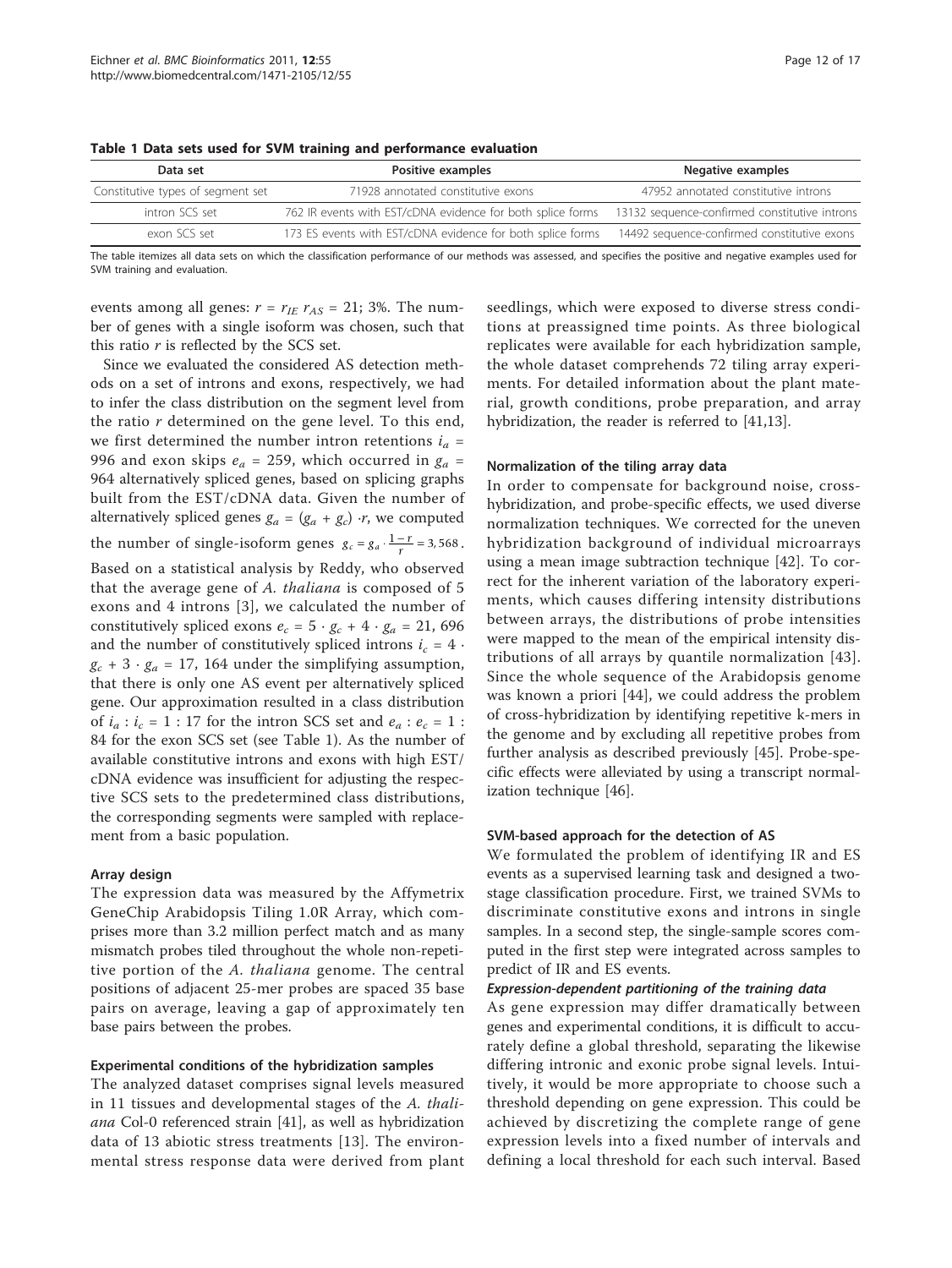on these considerations, we split the training data of the SVMs applied in Stage 1 (see constitutive segment set in Table [1](#page-11-0)) into ten disjoint expression bins and then trained ten SVM classifiers, each applicable for a welldefined range of gene expression. The limits of the ten expression bins were defined as the percentiles  $(P_{10})$  $P_{20, \dots, P_{90}}$  calculated from the distribution of the median exonic probe intensities measured under each condition for each gene.

## Extraction of hybridization-based features for exon/intron classification

We trained SVMs on three types of features extracted from the signal levels and positions of the probes, complementary to a given exon/intron s and measured in sample t: absolute intensity features,  $F_{abs}(s, t)$ , relative intensity features  $F_{rel}(s, t)$  and positional features  $F_{pos}(s)$ . The absolute intensity features are given by the vector  $F_{abs}(s, t) = (P_{20}, P_{40}, P_{50}, P_{60}, P_{80})$  composed of five local intensity percentiles. These percentiles provide a compact representation of the intensity distribution measured in sample  $t$  by the probes complementary to segment s. As each experiment was performed in triplicate, three measurements per probe were included in the calculation.

The relative intensity features  $F_{rel}(s, t)$  measure the relative expression level of an exon/intron s under the experimental condition  $t$  compared to the whole spectrum of observed probe intensities. These features are not correlated to the absolute expression features and correspond to histograms, built from the probe intensities measured for a certain exon/intron. The discrete intervals, i.e., bins, are defined based on  $N = 5$  global percentiles  $L = (P_{20}, P_{40}, P_{50}, P_{60}, P_{80})$  computed from the intensity distribution of all genic probes in all samples combined. As done for the local percentiles, probe intensities were pooled across replicates. Given the intensity vector representation  $I(s, t) = (I_{t1}(p_1),..., I_{t3}(p_n))$ of a segment/sample pair  $(s, t)$ , which is measured in triplicate by the complementary probes  $p_1$ ,...,  $p_n$ , we calculated the components of  $F_{rel}(s, t)$  by linear interpolation between the global percentiles  $L_1$ ,...,  $L_N$ . We first initialized  $F_{rel}(s, t) = (0,..., 0)$ , where each component corresponds to one of the  $N = 5$  global percentiles. Next, we iteratively assigned each intensity value, i.e., component of  $I(s, t)$ , to an interval, limited by either the first, the last, or two neighboring global percentiles. If the intensity value was outlying one of the outer global percentiles  $L_1 = P_{20}$  and  $L_N = P_{80}$ , either the first or the last component of  $F_{rel}(s, t)$  was increased by 1. Otherwise, if the intensity value was assigned to an interval limited by two global percentiles, the two corresponding components of  $F_{rel}(s, t)$ <sub>i</sub> were increased in a weighted manner. We defined this increase as the reciprocal of the relative distance of the intensity value to the corresponding distance limit. Formally, the *i*-th component  $F_{rel}(s, t)$  of the feature vector  $F_{rel}(s, t)$  is defined as:

$$
F_{rel}(s,t)_i = \sum_{j=1}^n \sum_{r=1}^3 f(I_{tr}(p_j),i)
$$
 (1)

$$
f(I,i) = \begin{cases} 1 & \text{if } (I \le L_1 \land i = 1) \lor (I > L_N \land i = N) \\ \alpha & \text{if } L_k \le I < L_{k+1} \land i = k \\ 1 - \alpha & \text{if } L_k \le I < L_{k+1} \land i = k+1 \\ 0 & \text{otherwise} \end{cases} \tag{2}
$$

where 
$$
\alpha = \frac{L_{k+1} - I}{L_{k+1} - L_k} \tag{3}
$$

Since exonic probe signal levels were found to unevenly run across transcripts and often tend to decrease with increasing distance to the 3' transcript end [[46](#page-16-0)], we additionally provided the SVM classifiers with positional features  $F_{pos}(s)$  in order to compensate for this bias. These features measure the distances of the probes  $p_1,..., p_n$ , complementary to an exon/intron s, from the 3' end of a spliced transcript. First, we arbitrarily defined distance limits  $L = (100, 300, 500,..., 1900)$ , each corresponding to a certain number of nucleotides between a probe and the 3' transcript end. Then, we determined these distances for each probe  $p_1$ ,...,  $p_n$  and computed the positional feature vector  $F_{pos}(s)$  by linear interpolation of the probe distances between the distance limits L, using the same procedure as for the relative intensity features.

#### Training and evaluation of exon/intron classifiers

For the exon/intron classification SVM models with linear kernel were trained for each of the ten expression bins and a 5-fold cross-validation was performed on the constitutive segment set (see Table [1](#page-11-0)) to assess the prediction accuracy. The data were partitioned such that 60% were used for training and 20% for model selection and testing, respectively. In each iteration the optimal value of the soft margin parameter C was determined on the validation set by grid search ( $C \in \{0.001, 0.01,$ 0.1, 1, 10, 100, 1000}). The prediction accuracy was estimated on the test set in terms of auROC and averaged across the 5 folds to produce a single score. For SVM training and classification we used an efficient CPLEXbased implementation [http://www.ilog.com/products/](http://www.ilog.com/products/cplex/) [cplex/](http://www.ilog.com/products/cplex/) [[47\]](#page-16-0).

#### Estimation of single-sample inclusion probabilities

To obtain a score measuring the sample-specific inclusion of exons/introns in mRNA transcripts, we transformed the predicted SVM scores to probabilistic confidences, which are comparable between variably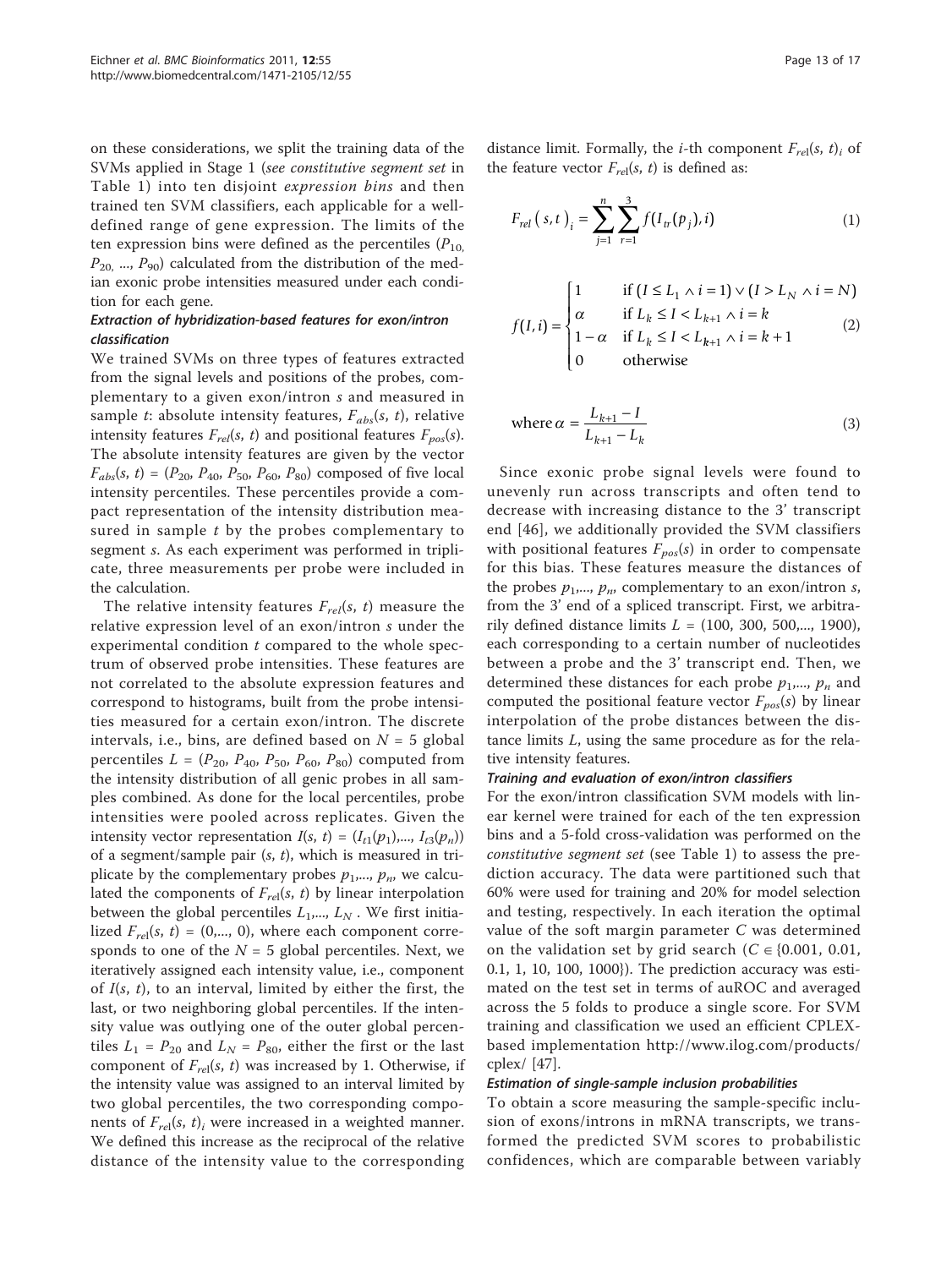parametrized SVMs trained on different datasets. In essence, the algorithm used for this purpose estimates the conditional likelihood  $P(y = 1 | f_{sym}(s, t))$  that segment s is an exon, given the SVM score of segment/ sample pair  $(s, t)$  and learns a mapping from SVM outputs to confidences, which is based on monotonically increasing piecewise linear functions. For a detailed description of the algorithm the reader is referred to Sonnenburg et al. [\[40](#page-16-0)].

## Detection of AS by integration of single-sample predictions

In the second stage of our classification procedure the single-sample inclusion probabilities were used as features for a second SVM-based model which was in turn applied to produce all-sample scores allowing for the detection of unspecifically regulated AS as well as tissue-regulated or stress-induced differential splicing. Since the array-based prediction of AS requires sufficiently high differences between intronic and exonic probe intensities, we restricted further analyses to the 50% genes with highest expression level. These genes were selected, based on the median signal level of the exonic probes, pooled across conditions and replicates.

The SVM classifiers of Stage 2 were provided with the single-sample inclusion probabilities from Stage 1 and additional expression features. First, each exon/intron was represented by a vector, composed of the inclusion probabilities predicted for each sample. The singlesample scores were sorted in descending order, such that the first and last component correspond to the sample with maximum and minimum inclusion probability, respectively. In a second step, this sorted single-sample score vector was concatenated with an expression feature vector of equal length, which captured the expression level of the flanking exons, given as the median signal level of the complementary probes. The expression feature vector was sorted in consistent order, such that dependencies between inclusion probabilities and gene expression levels could be learned. In order to distinguish retained from constitutive introns, linear SVMs were were trained and evaluated on the intron SCS set (see Table [1\)](#page-11-0) using a 5-fold cross-validation. Analogously, we separately trained SVMs for the detection of ES.

To extract the IR and ES events predicted with highest confidence, we introduced a threshold for the Stage 2 SVM output values, corresponding to an estimated FDR of 0.5 and 0.7 on the intron and exon SCS set, respectively.

## Detection of tissue-regulated and stress-dependent differential splicing

To further analyze the sets of predicted IR and ES events with respect to tissue-specific and stress-dependent regulation, we implemented a tissue and a stress score on top of the Stage 2 SVM outputs. The scores are based on the assumption that the inclusion of exons/introns is expected to differ across samples in the presence of differential splicing, whereas less variation is expected for basal AS events, characterized by similar isoform ratios in all samples.

$$
S_{tissue}(s) = \max_{t} (p(s, t)) - \min_{t} (p(s, t))
$$
\n(4)

where  $p(s, t)$  denotes the inclusion probability of segment  $s$  in tissue  $t$ .

$$
S_{stress}(s) = \max_{(t,c)} |p(s,t) - p(s,c)| \qquad (5)
$$

where  $p(s, t)$  and  $p(s, c)$  denotes the inclusion probability of segment  $s$  for stress treatment  $t$  and the corresponding control  $c$ , respectively. The final set of predictions was obtained by imposing a cutoff corresponding to a recall of 0.1.

## ANOVA-based IR detection method

The first test method is based on the assumption that retained introns exhibit hybridization intensities which differ across samples, whereas constitutively spliced introns are expected to consistently show low intensities in all samples. We represented each tested segment s with complementary probes  $p_1,..., p_n$  by  $|T| =$ 24 single-sample intensity vectors  $I_t(s) = (I_{t1}(p_1),..., I_{t3})$  $(p_n)$ ) where  $I_{tr}(p_i)$  denotes the signal level of probe *i* in replicate  $r$  of sample  $t$ . To account for differential overall gene expression, we computed the median intensity  $m_t(g(s)) = median(I_{t1}(p_1^c),...,I_{t3}(p_k^c))$  of the constitutive exonic probes  $p_1^c$ ,  $\ldots$ ,  $p_k^c$  covering the gene  $g(s)$  that contains segment s for each sample  $t \in T$ . We alleviated the effects of differential expression by calculating splicing index vectors  $S_t(s) = \frac{I_t(s)}{m_t(g(s))}$  for all samples which correspond to groups in the subsequently performed ANOVA test. Based on the p-value  $p(s)$  resulting from the ANOVA test, we distinguished retained introns from constitutive ones.

#### IR detection method by Ner-Gaon et al

The approach by [[24\]](#page-15-0) applies statistical tests to identify retained introns from tiling arrays, based on untypically high hybridization signals. The main idea of the authors is that retained introns can be discovered based on a comparison of the probe intensities measured in individual introns to the mean exonic signal level of the respective gene.

We reimplemented the method proposed by Ner-Gaon et al. in Matlab, maintaining the main concepts of the algorithm, but modifying it in some aspects to enable a comparison to our method. In contrast to Ner-Gaon, we did not require that each tested intron is covered by at least 3 probes, as 60% of the introns in our SCS set do not fulfill this condition. Furthermore, we disregarded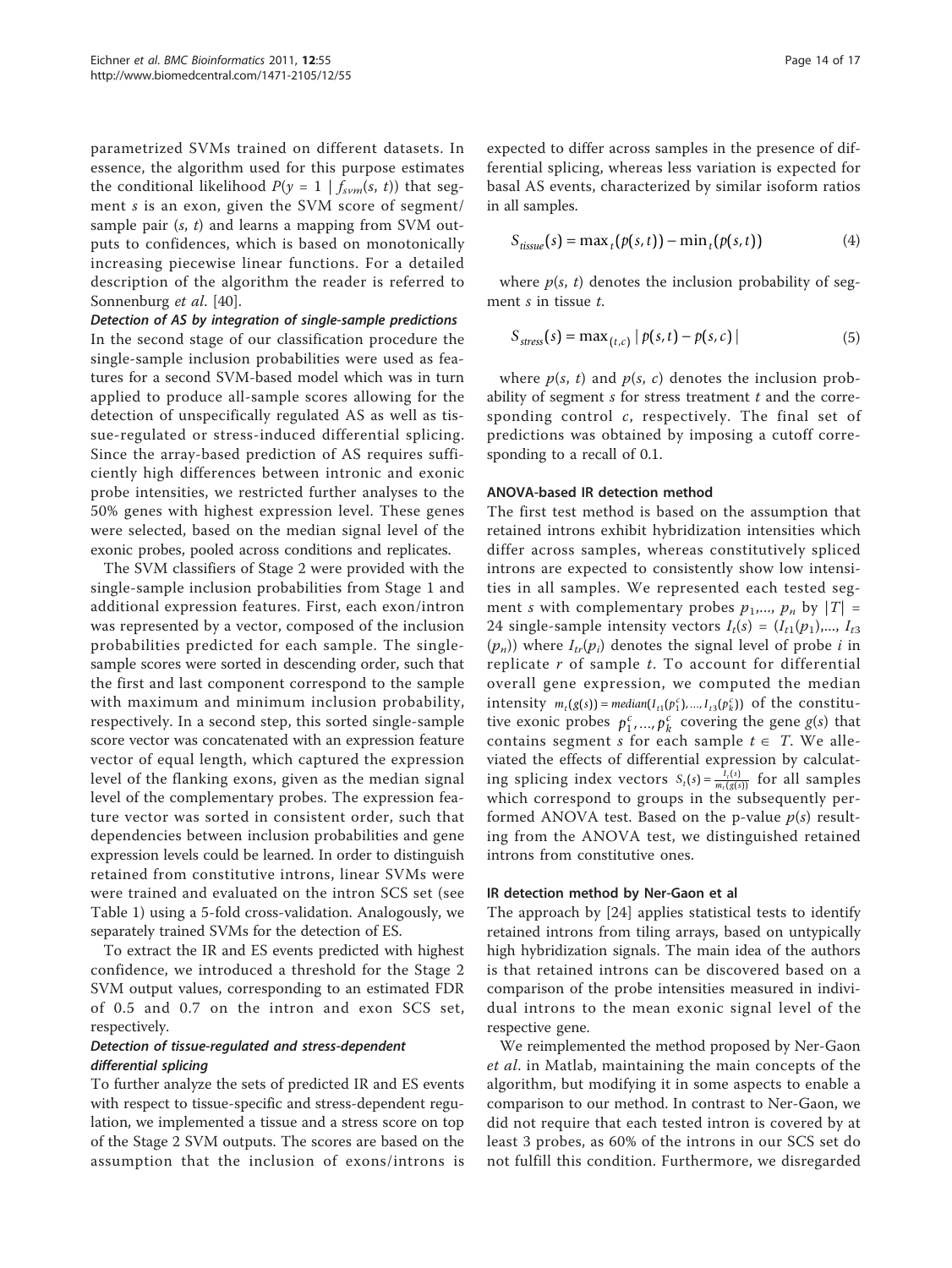the cutoff for the minimal mean exonic and maximal mean intronic transcript signal level proposed by Ner-Gaon, since we observed highly overlapping intensity distributions of exon and intron probes. Since the assignment of a prediction score to all introns in our SCS set was a necessary prerequisite for the subsequent ROC analysis, we omitted the Benjamini-Hochberg correction for multiple testing, which would have excluded genes with insufficient significance from further analysis. As the transcript classes defined by Ner-Gaon et al. do not capture all transcripts, we introduced an additional class for the undifferentiated transcripts not inclusive to one of the original classes by Ner-Gaon. Furthermore, for the computation of ROC curves, we had to change the numbering of the transcript classes, such that the predicted class index increases with higher confidence of AS. Subsequently, we mapped transcript classes to equivalent intron classes, since the classification performance was assessed on a set of introns. To obtain additional points in ROC space, we increased the number of discrete class labels, i.e. intron classes 1-4, by varying the significance level  $\alpha$  used for the pairwise comparison of group means from 0.01 to 0.5 in 5 logarithmically spaced steps. For each significance level  $\alpha \in [0.01, 0.5]$  and intron s assigned to intron class  $c(s) \in \{1, 2, 3, 4\}$ , we computed a significance score  $N_{\alpha}(s) = c(s) + (1 - \alpha)$ . The final intron score  $N(s) = \max_{\alpha} S_{\alpha}(s)$  results from the significance level  $\alpha$  with maximal score  $N_{\alpha}$  (s).

#### Detection of IR from deep RNA sequencing (RNA-seq)

For this analysis we used the read data published in [[14](#page-15-0)] (Short Read Archive accessions SRX006192, SRX006681, SRX006682, SRX006692, SRX006704, SRX006690, SRX006688) obtained with an Illumina Genome Analyzer 1G. We aligned the total of 210 million reads with Palmapper [\[48\]](#page-16-0) against the A. thaliana genome (TAIR 9). In total we were able to align 75 million reads, out of which 4.2 million reads lead to a spliced alignment for the best hit. We merged the alignments of all libraries and to increase specificity of the alignments we filtered out those which had more than 1 mismatch or a minimal segment length in spliced alignments that was shorter than 8nt. We then considered every annotated intron in the TAIR 9 annotation and checked whether all of the following conditions were satisfied: (a) the median read coverage in the intron was larger than 2, (b) at least 75% of the intronic positions were covered by at least one read, (c) the mean intron coverage of the intron was at least 10% and at most 120% of the average coverage of the two flanking exons and the average coverage of the two flanking exons differed at most 4-fold. This led to a total of 3, 691 detected IR events out of 125, 921 annotated introns. After removing redundancy,

we finally obtained 3, 450 IR events. We have also derived AS events using more stringent filtering settings, but did not observe a significantly increased enrichment when compared with the annotation (data not shown).

## Overlap between tiling array-based, RNA-seq-derived, and annotated IR events

All segments were mapped to the TAIR9 genome release. Comparisons were conducted with respect of all introns annotated in TAIR9 and mapped to the nuclear chromosomes. Statistical significance based on the Hypergeometric test as well as representation factors were calculated using an implementation by Jim Lund [http://nemates.org/MA/progs/overlap\\_stats.html](http://nemates.org/MA/progs/overlap_stats.html) with 125, 921 as the total number of introns.

## Additional material

[Additional file 1: E](http://www.biomedcentral.com/content/supplementary/1471-2105-12-55-S1.TXT)xon SCS set. This file lists all constitutively and alternatively spliced exons inferred from EST and cDNA sequences, forming the test set which was used for the validation of our predictions. Along with gene/transcript identifiers, the exon boundary coordinates and the number of sequences confirming adjacent splice sites are stated for each exon.

[Additional file 2: I](http://www.biomedcentral.com/content/supplementary/1471-2105-12-55-S2.TXT)ntron SCS set. Analogous to Additional file [1,](#page-14-0) this file contains the list of constitutively and alternatively spliced introns, used for the evaluation of our method.

[Additional file 3: C](http://www.biomedcentral.com/content/supplementary/1471-2105-12-55-S3.PDF)lassification performance of 1-Bin vs. 10-Bin exonintron classifier. We compared the prediction accuracy of two SVM-based classifiers which were trained to distinguish exons from introns: a single SVM classifier, and a meta-classifier which incorporates 10 SVMs, each specialized to a certain range of gene expression levels. The prediction accuracy was assessed on a large evaluation set of annotated constitutive exons and introns. (A) ROC curves. (B) Precision-recall curves.

[Additional file 4: P](http://www.biomedcentral.com/content/supplementary/1471-2105-12-55-S4.PDF)rediction accuracy achieved by different features for exon-intron classification. This file contains a supplementary table which shows the ROC and precision recall scores achieved by first stage classifiers provided with different combinations of expression features and positional features.

[Additional file 5: C](http://www.biomedcentral.com/content/supplementary/1471-2105-12-55-S5.PDF)lassification accuracy of different IR and ES predictors. This file contains a supplementary table which shows the prediction accuracy assessed for different variants of our AS detection method in terms of ROC and precision-recall scores.

[Additional file 6: L](http://www.biomedcentral.com/content/supplementary/1471-2105-12-55-S6.TXT)ist of predicted exon skips. The list itemizes all exons which have been predicted to be differentially included in transcript isoforms with high confidence. For each listed exon the respective ID from the TAIR annotation, as well as the genomic location, and confidence scores for AS are specified.

[Additional file 7: L](http://www.biomedcentral.com/content/supplementary/1471-2105-12-55-S7.TXT)ist of predicted intron retentions. This file contains a list of the intron retention events predicted with highest confidence. The corresponding table is structured in the same way as Additional File [6](#page-14-0).

[Additional file 8: G](http://www.biomedcentral.com/content/supplementary/1471-2105-12-55-S8.TXT)enome-wide predictions of AS. This file contains a list of all exons and introns which were analyzed in our genome-wide study of AS. For each listed exon and intron we provide the respective TAIR ID, genomic coordinates, and confidence scores for general AS, as well as tissue-specific, and stress-dependent differential splicing.

#### Acknowledgements

<span id="page-14-0"></span>We are grateful to Wolfgang Busch, Jonas Behr, Kay Nieselt-Struwe, and Detlef Weigel for inspiring discussions. We wish to thank Cheng Soon Ong for providing us with his source code for the detection of alternative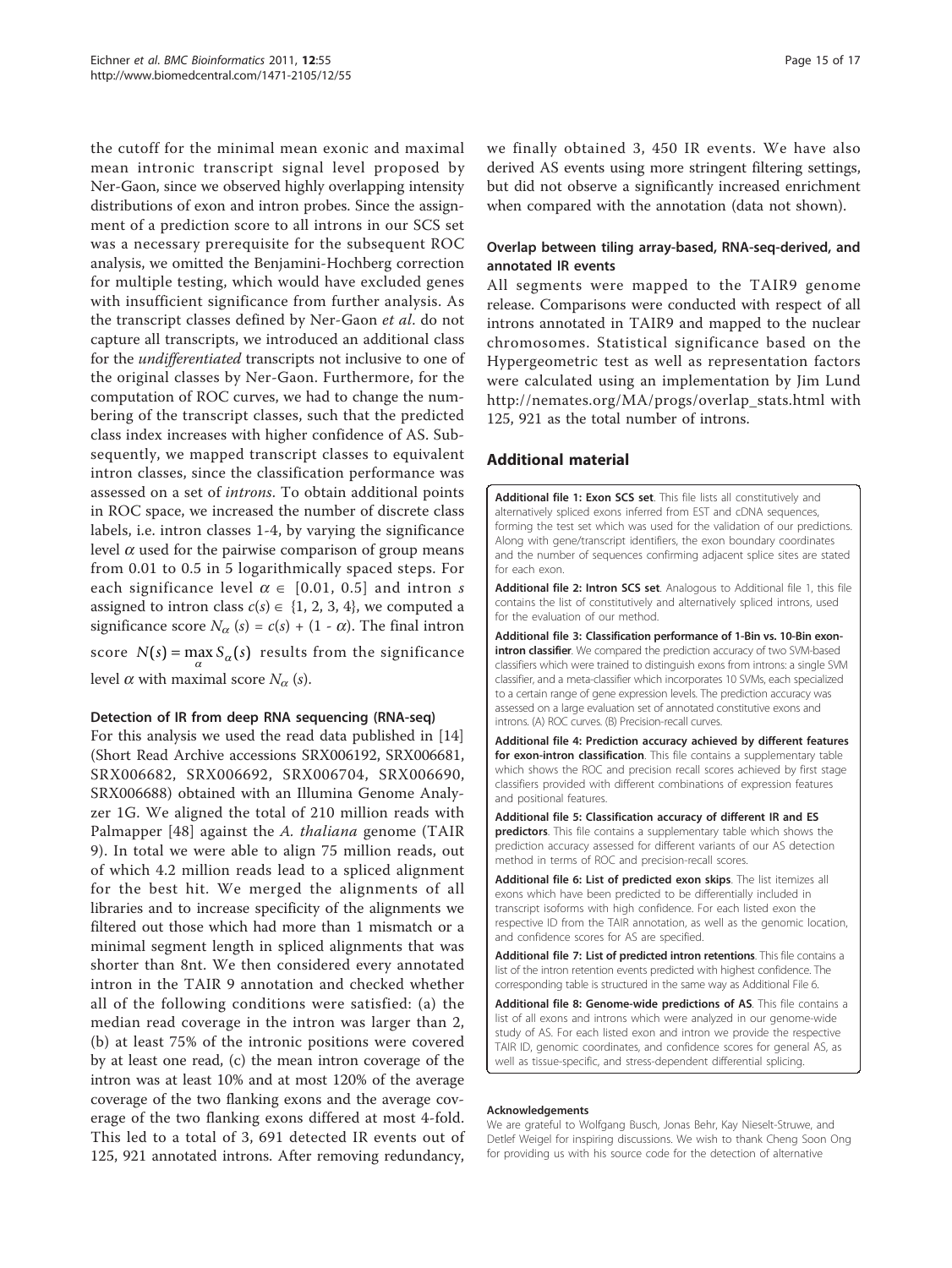#### Author details

<sup>1</sup>Friedrich Miescher Laboratory, Max Planck Society, Spemannstr. 39, 72076 Tübingen, Germany. <sup>2</sup>Max Planck Institute for Developmental Biology, Spemannstr. 35, 72076 Tübingen, Germany. <sup>3</sup>Centre for Bioinformatics, University of Tübingen, Sand 1, 72076 Tübingen, Germany. <sup>4</sup>European Molecular Biology Laboratory, Meyerhofstr. 1, 69117 Heidelberg, Germany. 5 Center for Plant Molecular Biology, University of Tübingen, Auf der Morgenstelle, Germany.

#### Authors' contributions

JE and GZ conceived the method and wrote the manuscript. JE implemented the method in Matlab and performed validation and predictions. SL helped with interpreting the data. GR initiated and supervised the project, implemented the detection of intron retention events from the RNA-seq data and helped writing the manuscript. All authors have read and approved the manuscript.

#### Received: 10 June 2010 Accepted: 16 February 2011 Published: 16 February 2011

#### References

- 1. Kim H, Klein R, Majewski J, Ott J: [Estimating rates of alternative splicing in](http://www.ncbi.nlm.nih.gov/pubmed/15340420?dopt=Abstract) [mammals and invertebrates.](http://www.ncbi.nlm.nih.gov/pubmed/15340420?dopt=Abstract) Nat Genet 2004, 36(9):915-6, author reply 916-7.
- 2. Wang BB, Brendel V: Genomewide comparative analysis of alternative splicing in plants. Proceedings of the National Academy of Sciences 2006, 103(18):7175-7180 [\[http://www.pnas.org/content/103/18/7175.abstract\]](http://www.pnas.org/content/103/18/7175.abstract).
- 3. Reddy ASN: [Alternative splicing of pre-messenger RNAs in plants in the](http://www.ncbi.nlm.nih.gov/pubmed/17222076?dopt=Abstract) [genomic era.](http://www.ncbi.nlm.nih.gov/pubmed/17222076?dopt=Abstract) Annu Rev Plant Biol 2007, 58:267-294.
- 4. Black DL: [Mechanisms of alternative pre-messenger RNA splicing.](http://www.ncbi.nlm.nih.gov/pubmed/12626338?dopt=Abstract) Annu Rev Biochem 2003, 72:291-336.
- 5. Johnson JM, Castle J, Garrett-Engele P, Kan Z, Loerch PM, Armour CD, Santos R, Schadt EE, Stoughton R, Shoemaker DD: [Genome-wide survey of](http://www.ncbi.nlm.nih.gov/pubmed/14684825?dopt=Abstract) [human alternative pre-mRNA splicing with exon junction microarrays.](http://www.ncbi.nlm.nih.gov/pubmed/14684825?dopt=Abstract) Science 2003, 302(5653):2141-2144.
- 6. Pan Q, Shai O, Misquitta C, Zhang W, Saltzman AL, Mohammad N, Babak T, Siu H, Hughes TR, Morris QD, Frey BJ, Blencowe BJ: [Revealing global](http://www.ncbi.nlm.nih.gov/pubmed/15610736?dopt=Abstract) [regulatory features of mammalian alternative splicing using a](http://www.ncbi.nlm.nih.gov/pubmed/15610736?dopt=Abstract) [quantitative microarray platform.](http://www.ncbi.nlm.nih.gov/pubmed/15610736?dopt=Abstract) Mol Cell 2004, 16(6):929-941.
- 7. Blencowe BJ: [Alternative splicing: new insights from global analyses.](http://www.ncbi.nlm.nih.gov/pubmed/16839875?dopt=Abstract) Cell 2006, 126:37-47.
- 8. Sugnet CW, Srinivasan K, Clark TA, O'Brien G, Cline MS, Wang H, Williams A, Kulp D, Blume JE, Haussler D, Ares M: [Unusual intron conservation near](http://www.ncbi.nlm.nih.gov/pubmed/16424921?dopt=Abstract) [tissue-regulated exons found by splicing microarrays.](http://www.ncbi.nlm.nih.gov/pubmed/16424921?dopt=Abstract) PLoS Comput Biol 2006, 2:e4.
- 9. Faustino NA, Cooper TA: [Pre-mRNA splicing and human disease.](http://www.ncbi.nlm.nih.gov/pubmed/12600935?dopt=Abstract) Genes Dev 2003, 17(4):419-437
- 10. Cartegni L, Chew SL, Krainer AR: [Listening to silence and understanding](http://www.ncbi.nlm.nih.gov/pubmed/11967553?dopt=Abstract) [nonsense: exonic mutations that affect splicing.](http://www.ncbi.nlm.nih.gov/pubmed/11967553?dopt=Abstract) Nat Rev Genet 2002, 3(4):285-298.
- 11. Garcia-Blanco MA, Baraniak AP, Lasda EL: [Alternative splicing in disease](http://www.ncbi.nlm.nih.gov/pubmed/15122293?dopt=Abstract) [and therapy.](http://www.ncbi.nlm.nih.gov/pubmed/15122293?dopt=Abstract) Nat Biotechnol 2004, 22(5):535-546.
- 12. Palusa SG, Ali GS, Reddy ASN: [Alternative splicing of pre-mRNAs of](http://www.ncbi.nlm.nih.gov/pubmed/17319848?dopt=Abstract) [Arabidopsis serine/arginine-rich proteins: regulation by hormones and](http://www.ncbi.nlm.nih.gov/pubmed/17319848?dopt=Abstract) [stresses.](http://www.ncbi.nlm.nih.gov/pubmed/17319848?dopt=Abstract) Plant J 2007, 49(6):1091-1107.
- 13. Zeller G, Henz SR, Widmer CK, Sachsenberg T, Rätsch G, Weigel D, Laubinger S: [Stress-induced changes in the Arabidopsis thaliana](http://www.ncbi.nlm.nih.gov/pubmed/19222804?dopt=Abstract) [transcriptome analyzed using whole-genome tiling arrays.](http://www.ncbi.nlm.nih.gov/pubmed/19222804?dopt=Abstract) Plant J 2009, 58(6):1068-1082.
- 14. Filichkin SA, Priest HD, Givan SA, Shen R, Bryant DW, Fox SE, Wong WK, Mockler TC: [Genome-wide mapping of alternative splicing in Arabidopsis](http://www.ncbi.nlm.nih.gov/pubmed/19858364?dopt=Abstract) [thaliana.](http://www.ncbi.nlm.nih.gov/pubmed/19858364?dopt=Abstract) Genome Res 2010, 20:45-58.
- 15. Iida K, Seki M, Sakurai T, Satou M, Akiyama K, Toyoda T, Konagaya A, Shinozaki K: [Genome-wide analysis of alternative pre-mRNA splicing in](http://www.ncbi.nlm.nih.gov/pubmed/15452276?dopt=Abstract) [Arabidopsis thaliana based on full-length cDNA sequences.](http://www.ncbi.nlm.nih.gov/pubmed/15452276?dopt=Abstract) Nucleic Acids Res 2004, 32(17):5096-5103.
- <span id="page-15-0"></span>16. Lazar G, Goodman HM: [The Arabidopsis splicing factor SR1 is regulated](http://www.ncbi.nlm.nih.gov/pubmed/10809003?dopt=Abstract) [by alternative splicing.](http://www.ncbi.nlm.nih.gov/pubmed/10809003?dopt=Abstract) Plant Mol Biol 2000, 42(4):571-581.
- 17. Kent W: [BLAT-the BLAST-like alignment tool.](http://www.ncbi.nlm.nih.gov/pubmed/11932250?dopt=Abstract) Genome Res 2002. 12(4):656-64.
- 18. Sasidharan R, Agarwal A, Rozowsky J, Gerstein M: [An approach to](http://www.ncbi.nlm.nih.gov/pubmed/19630981?dopt=Abstract) [comparing tiling array and high throughput sequencing technologies](http://www.ncbi.nlm.nih.gov/pubmed/19630981?dopt=Abstract) [for genomic transcript mapping.](http://www.ncbi.nlm.nih.gov/pubmed/19630981?dopt=Abstract) BMC Res Notes 2009, 2:150.
- 19. Cuperlovic-Culf M, Belacel N, Culf AS, Ouellette RJ: [Data analysis of](http://www.ncbi.nlm.nih.gov/pubmed/17055407?dopt=Abstract) [alternative splicing microarrays.](http://www.ncbi.nlm.nih.gov/pubmed/17055407?dopt=Abstract) Drug Discov Today 2006, 11(21- 22):983-990.
- 20. Okoniewski MJ, Yates T, Dibben S, Miller CJ: [An annotation infrastructure](http://www.ncbi.nlm.nih.gov/pubmed/17498294?dopt=Abstract) [for the analysis and interpretation of Affymetrix exon array data.](http://www.ncbi.nlm.nih.gov/pubmed/17498294?dopt=Abstract) Genome Biol 2007, 8(5):R79.
- 21. Xing Y, Stoilov P, Kapur K, Han A, Jiang H, Shen S, Black DL, Wong WH: MADS: A new and improved method for analysis of differential alternative splicing by exon-tiling microarrays. RNA 2008 [http://rnajournal.cshlp.org/cgi/content/abstract/rna.1070208v1], rna.1070208.
- 22. Purdom E, Simpson KM, Robinson MD, Conboy JG, Lapuk AV, Speed T: [FIRMA: a method for detection of alternative splicing from exon array](http://www.ncbi.nlm.nih.gov/pubmed/18573797?dopt=Abstract) [data.](http://www.ncbi.nlm.nih.gov/pubmed/18573797?dopt=Abstract) Bioinformatics 2008, 24(15):1707-1714.
- 23. Gaidatzis D, Jacobeit K, Oakeley EJ, Stadler MB: [Overestimation of](http://www.ncbi.nlm.nih.gov/pubmed/19528075?dopt=Abstract) [alternative splicing caused by variable probe characteristics in exon](http://www.ncbi.nlm.nih.gov/pubmed/19528075?dopt=Abstract) [arrays.](http://www.ncbi.nlm.nih.gov/pubmed/19528075?dopt=Abstract) Nucleic Acids Res 2009, 37(16):e107.
- 24. Ner-Gaon H, Fluhr R: [Whole-Genome Microarray in Arabidopsis Facilitates](http://www.ncbi.nlm.nih.gov/pubmed/16980712?dopt=Abstract) [Global Analysis of Retained Introns.](http://www.ncbi.nlm.nih.gov/pubmed/16980712?dopt=Abstract) DNA Res 2006, 13(3):111-121.
- 25. Schölkopf B, Smola A: Learning with Kernels MIT Press; 2002.
- 26. Ben-Hur A, Ong CS, Sonnenburg S, Schölkopf B, Rätsch G: [Support vector](http://www.ncbi.nlm.nih.gov/pubmed/18974822?dopt=Abstract) [machines and kernels for computational biology.](http://www.ncbi.nlm.nih.gov/pubmed/18974822?dopt=Abstract) PLoS Comput Biol 2008, 4(10):e1000173.
- 27. Swarbreck D, Wilks C, Lamesch P, Berardini T, Garcia-Hernandez M, Foerster H, Li D, Meyer T, Muller R, Ploetz L, Radenbaugh A, Singh S, Swing V, Tissier C, Zhang P, Huala E: [The Arabidopsis Information](http://www.ncbi.nlm.nih.gov/pubmed/17986450?dopt=Abstract) [Resource \(TAIR\): gene structure and function annotation.](http://www.ncbi.nlm.nih.gov/pubmed/17986450?dopt=Abstract) Nucleic Acids Res 2008, 36:D1009-1014.
- 28. Sakurai T, Satou M, Akiyama K, Iida K, Seki M, Kuromori T, Ito T, Konagaya A, Toyoda T, Shinozaki K: [RARGE: a large-scale database of RIKEN](http://www.ncbi.nlm.nih.gov/pubmed/15608280?dopt=Abstract) [Arabidopsis resources ranging from transcriptome to phenome.](http://www.ncbi.nlm.nih.gov/pubmed/15608280?dopt=Abstract) Nucleic Acids Res 2005, , 33 Database: D647-D650.
- 29. Thanaraj TA, Stamm S, Clark F, Riethoven JJ, Le Texier V, Muilu J: [ASD:](http://www.ncbi.nlm.nih.gov/pubmed/14681360?dopt=Abstract) the [Alternative Splicing Database.](http://www.ncbi.nlm.nih.gov/pubmed/14681360?dopt=Abstract) Nucl Acids Res 2004, 32(suppl\_1):D64-69 [[http://nar.oxfordjournals.org/cgi/content/abstract/32/suppl\\_1/D64\]](http://nar.oxfordjournals.org/cgi/content/abstract/32/suppl_1/D64).
- 30. Noh SJ, Lee K, Paik H, Hur CG: [TISA: Tissue-specific Alternative Splicing in](http://www.ncbi.nlm.nih.gov/pubmed/17107969?dopt=Abstract) [Human and Mouse Genes.](http://www.ncbi.nlm.nih.gov/pubmed/17107969?dopt=Abstract) DNA Res 2006, 13(5):229-243.
- 31. Simpson CG, Fuller J, Maronova M, Kalyna M, Davidson D, McNicol J, Barta A, Brown JWS: [Monitoring changes in alternative precursor](http://www.ncbi.nlm.nih.gov/pubmed/18088312?dopt=Abstract) [messenger RNA splicing in multiple gene transcripts.](http://www.ncbi.nlm.nih.gov/pubmed/18088312?dopt=Abstract) Plant J 2008, 53(6):1035-1048.
- 32. Anton M, Gorostiaga D, Guruceaga E, Segura V, Carmona-Saez P, Pascual-Montano A, Pio R, Montuenga L, Rubio A: [SPACE: an algorithm to predict](http://www.ncbi.nlm.nih.gov/pubmed/18312629?dopt=Abstract) [and quantify alternatively spliced isoforms using microarrays.](http://www.ncbi.nlm.nih.gov/pubmed/18312629?dopt=Abstract) Genome Biology 2008, 9(2):R46 [<http://genomebiology.com/2008/9/2/R46>].
- 33. Barrett T, Troup DB, Wilhite SE, Ledoux P, Rudnev D, Evangelista C, Kim IF, Soboleva A, Tomashevsky M, Marshall KA, Phillippy KH, Sherman PM, Muertter RN, Edgar R: [NCBI GEO: archive for high](http://www.ncbi.nlm.nih.gov/pubmed/18940857?dopt=Abstract)[throughput functional genomic data.](http://www.ncbi.nlm.nih.gov/pubmed/18940857?dopt=Abstract) Nucleic Acids Res 2009, , 37 Database: D885-D890.
- 34. Shai O, Morris QD, Blencowe BJ, Frey BJ: [Inferring global levels of](http://www.ncbi.nlm.nih.gov/pubmed/16403798?dopt=Abstract) [alternative splicing isoforms using a generative model of microarray](http://www.ncbi.nlm.nih.gov/pubmed/16403798?dopt=Abstract) [data.](http://www.ncbi.nlm.nih.gov/pubmed/16403798?dopt=Abstract) Bioinformatics 2006, 22(5):606-613.
- 35. Pan Q, Shai O, Lee LJ, Frey BJ, Blencowe BJ: [Deep surveying of alternative](http://www.ncbi.nlm.nih.gov/pubmed/18978789?dopt=Abstract) [splicing complexity in the human transcriptome by high-throughput](http://www.ncbi.nlm.nih.gov/pubmed/18978789?dopt=Abstract) [sequencing.](http://www.ncbi.nlm.nih.gov/pubmed/18978789?dopt=Abstract) Nat Genet 2008, 40(12):1413-1415.
- 36. Wang ET, Sandberg R, Luo S, Khrebtukova I, Zhang L, Mayr C, Kingsmore SF, Schroth GP, Burge CB: [Alternative isoform regulation in human tissue](http://www.ncbi.nlm.nih.gov/pubmed/18978772?dopt=Abstract) [transcriptomes.](http://www.ncbi.nlm.nih.gov/pubmed/18978772?dopt=Abstract) Nature 2008, 456(7221):470-476.
- 37. Barbazuk WB, Fu Y, McGinnis KM: [Genome-wide analyses of alternative](http://www.ncbi.nlm.nih.gov/pubmed/18669480?dopt=Abstract) [splicing in plants: opportunities and challenges.](http://www.ncbi.nlm.nih.gov/pubmed/18669480?dopt=Abstract) Genome Res 2008, 18(9):1381-1392.
- 38. Desmet FO, Hamroun D, Lalande M, Collod-Béroud G, Claustres M, Béroud C: [Human Splicing Finder: an online bioinformatics tool to](http://www.ncbi.nlm.nih.gov/pubmed/19339519?dopt=Abstract) [predict splicing signals.](http://www.ncbi.nlm.nih.gov/pubmed/19339519?dopt=Abstract) Nucleic Acids Res 2009, 37(9):e67.
- 39. Boguski MS, Lowe TM, Tolstoshev CM: [dbEST-database for expressed](http://www.ncbi.nlm.nih.gov/pubmed/8401577?dopt=Abstract) [sequence tags.](http://www.ncbi.nlm.nih.gov/pubmed/8401577?dopt=Abstract) Nat Genet 1993, 4(4):332-333.